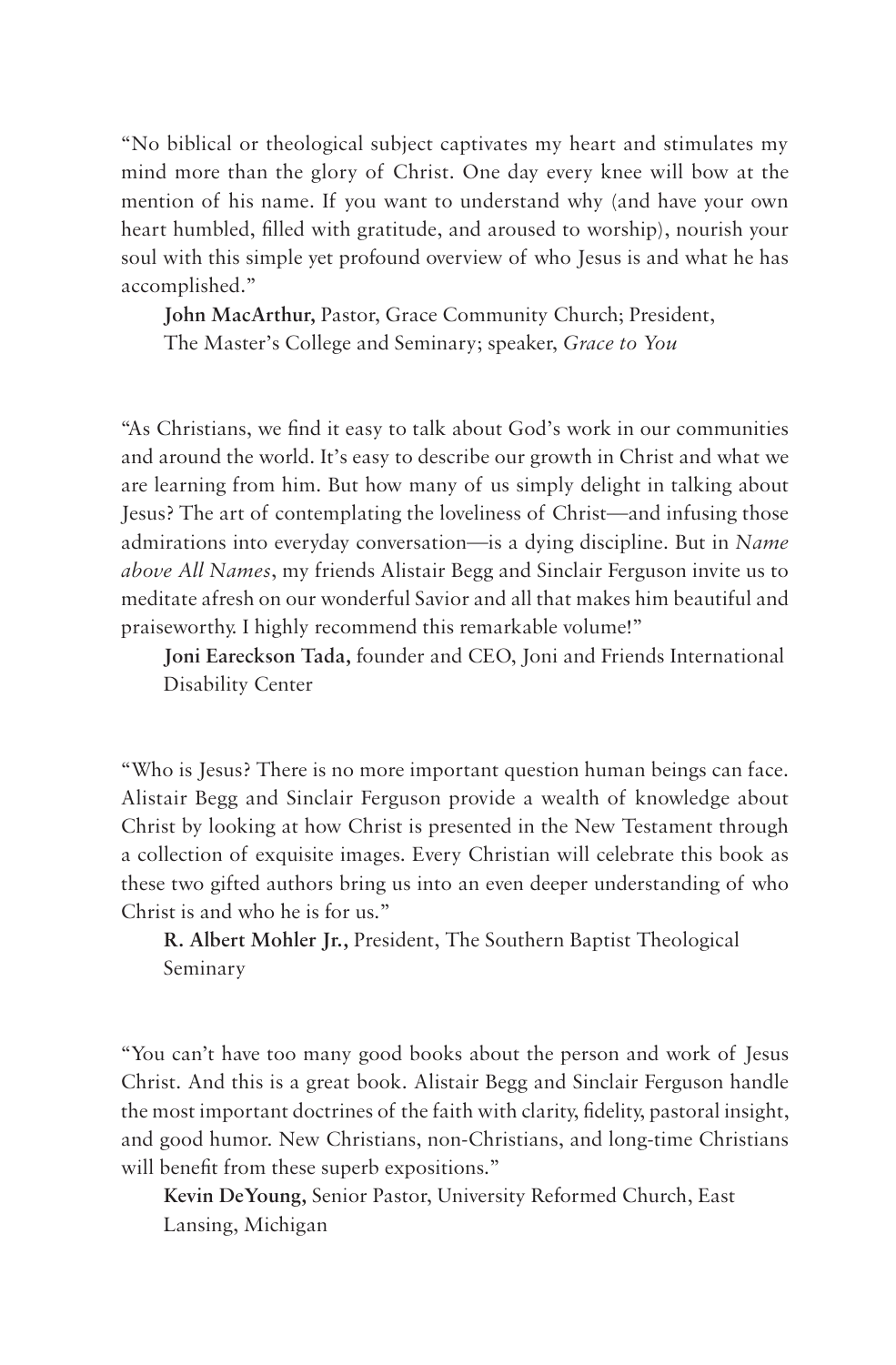"For all those who, like me, have spent a lifetime in church hearing the Bible stories but have only begun to grasp the central story of the Bible, *Name above All Names* winsomely and clearly connects the dots. Two wise guides help us to see Jesus throughout the Scriptures—from the promise of his coming as the seed of the woman in Genesis to the promise of his coming again as the Lamb on the throne in Revelation."

**Nancy Guthrie,** Bible teacher; author, Seeing Jesus in the Old Testament series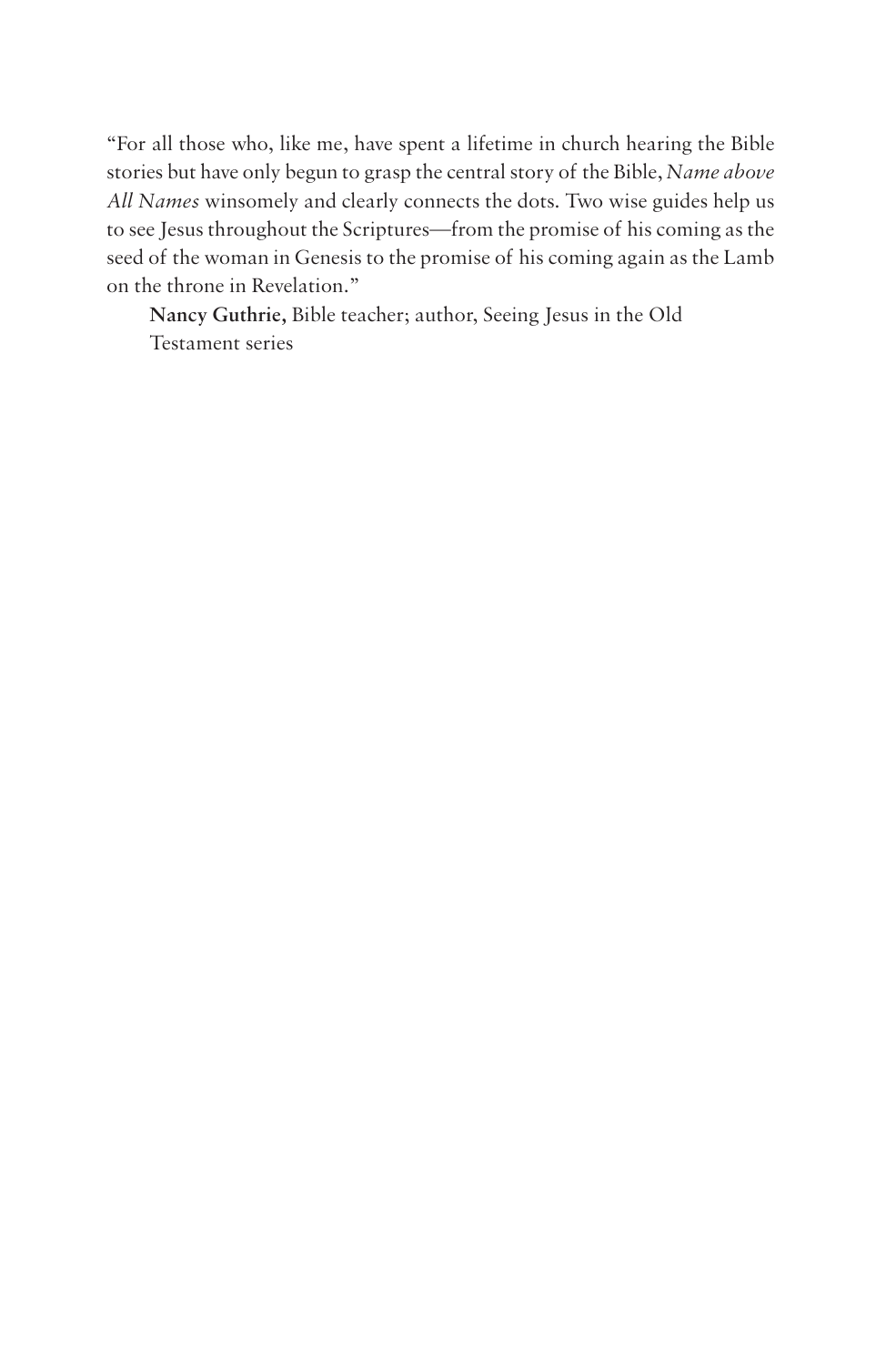# N A M E

*a b o v e A l l* 

# NAMES



## ALISTAIR BEGG AND SINCLAIR B. FERGUSON

### **EL CROSSWAY**

WHEATON, ILLINOIS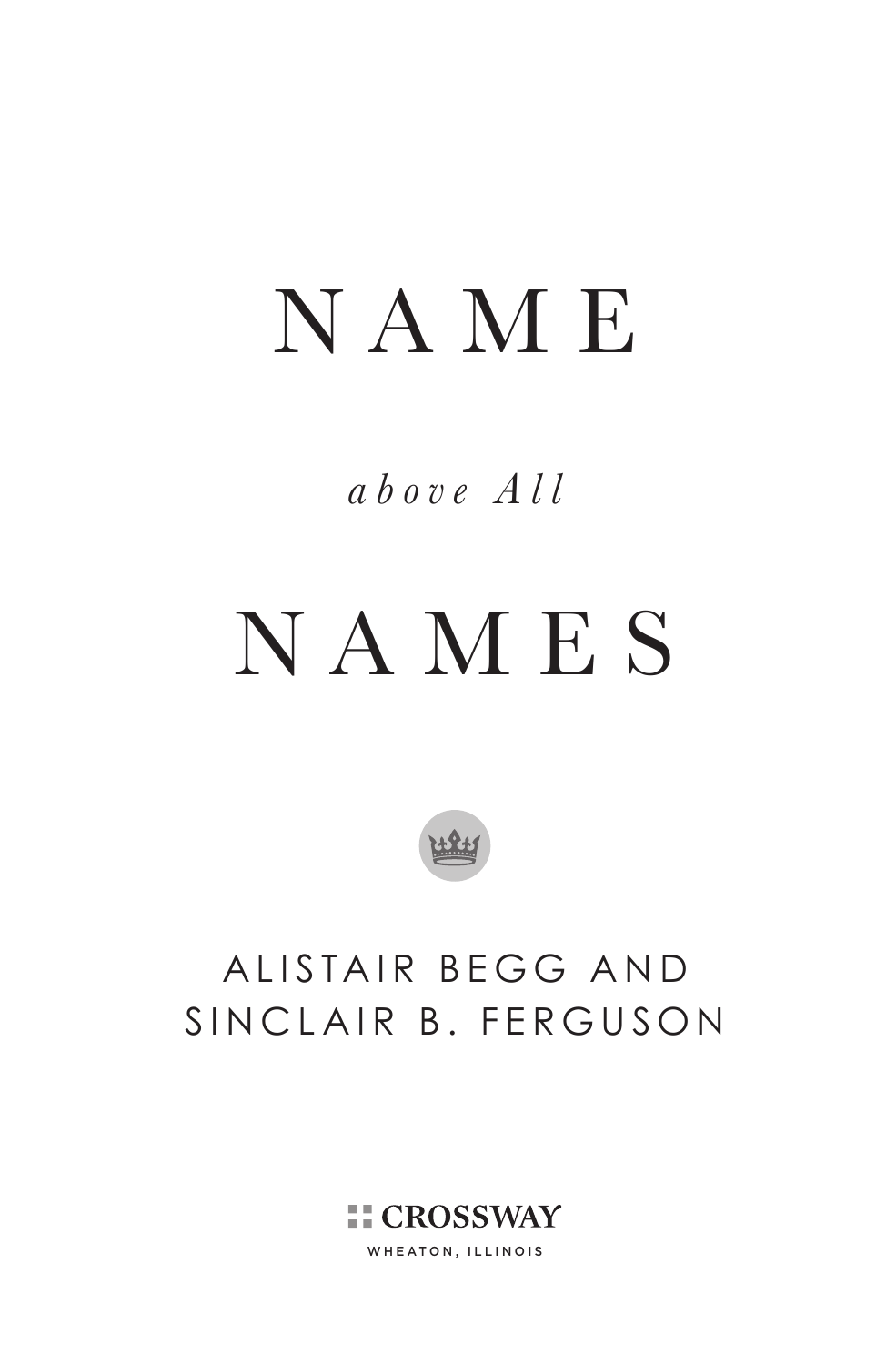## **Contents**

| Preface         |                                      | 11  |
|-----------------|--------------------------------------|-----|
| $\mathbf{1}$    | Jesus Christ, the Seed of the Woman  | 15  |
| 2               | Jesus Christ, the True Prophet       | 37  |
| 3               | Jesus Christ, the Great High Priest  | 55  |
| 4               | Jesus Christ, the Conquering King    | 77  |
| 5               | Jesus Christ, the Son of Man         | 101 |
| 6               | Jesus Christ, the Suffering Servant  | 133 |
| 7.              | Jesus Christ, the Lamb on the Throne | 159 |
|                 |                                      |     |
| Subject Index   |                                      | 183 |
| Scripture Index |                                      | 188 |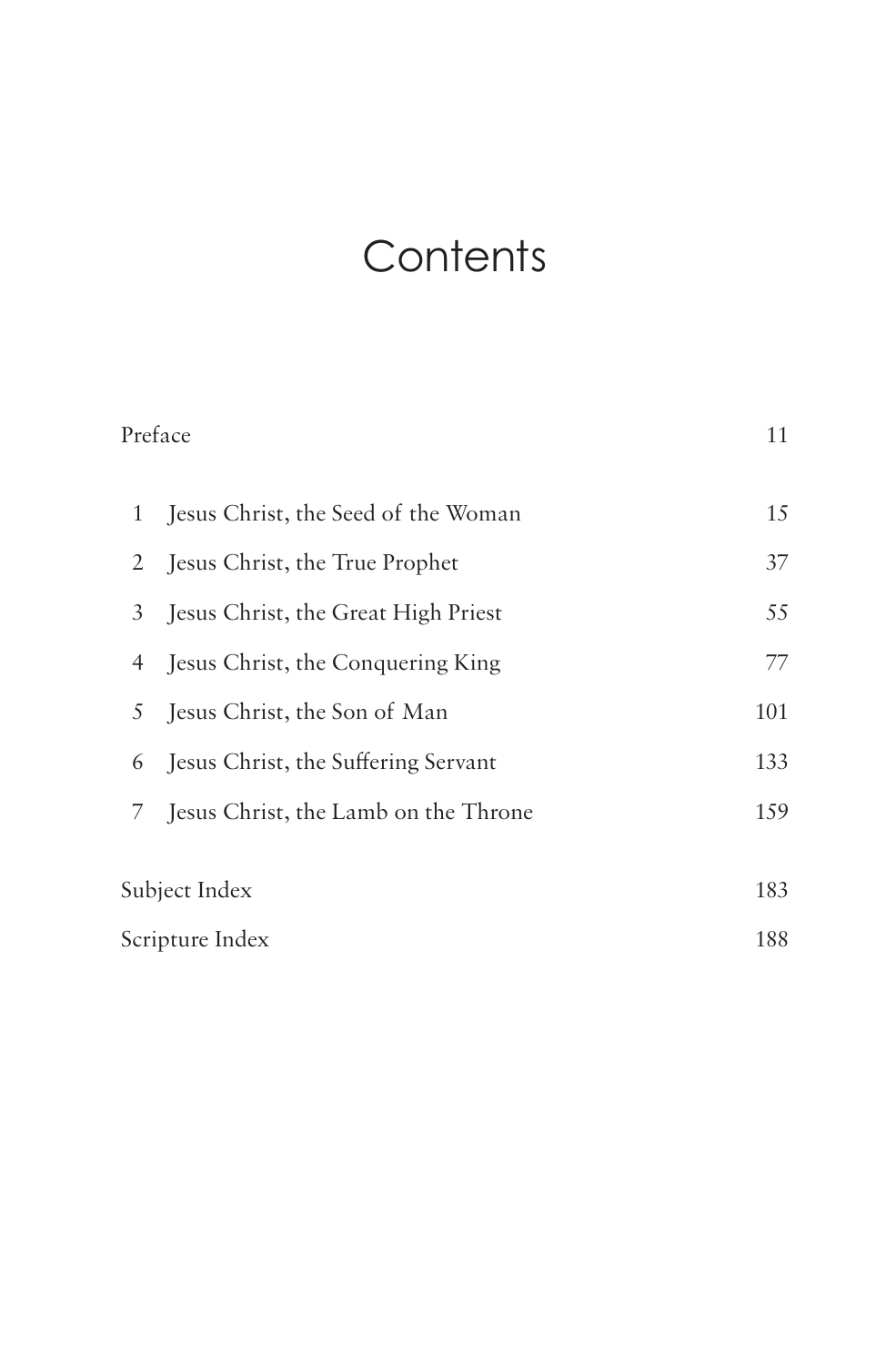### Preface



This book, as its title suggests, is a brief exposition of what Christians often refer to as "the person and work of Christ." Its focus is on some of the different ways in which the Bible portrays Christ's identity and describes his ministry. The chapters are by no means exhaustive. They cover only seven of the many descriptions of Jesus found in the Bible, and none of those descriptions is treated exhaustively. So these pages are meant as a taster, a beginning exploration. Our joint prayer is that they will help some who are not yet Christians, be an eye-opener to those who already are, serve as an encouragement for mature believers, and be a pleasure for all who love Christ.

We cannot claim that this is a "special" book. But there are two special things about it that may lend interest to reading it.

For one thing, it is a concrete expression of a friendship, begun in the 1970s when we were both very young ministers in Scotland, that now spans five decades. We were born and lived the first years of our lives in the same city. We knew the same places, were taught the same psalms, hymns, and spiritual songs, heard the same preachers, developed a network of mutual friends, and, yes, even supported the same soccer team and played on some of the same golf courses. We both came to minister in the United States within a few months of each other, in 1983.

Of course we are different personalities and live within our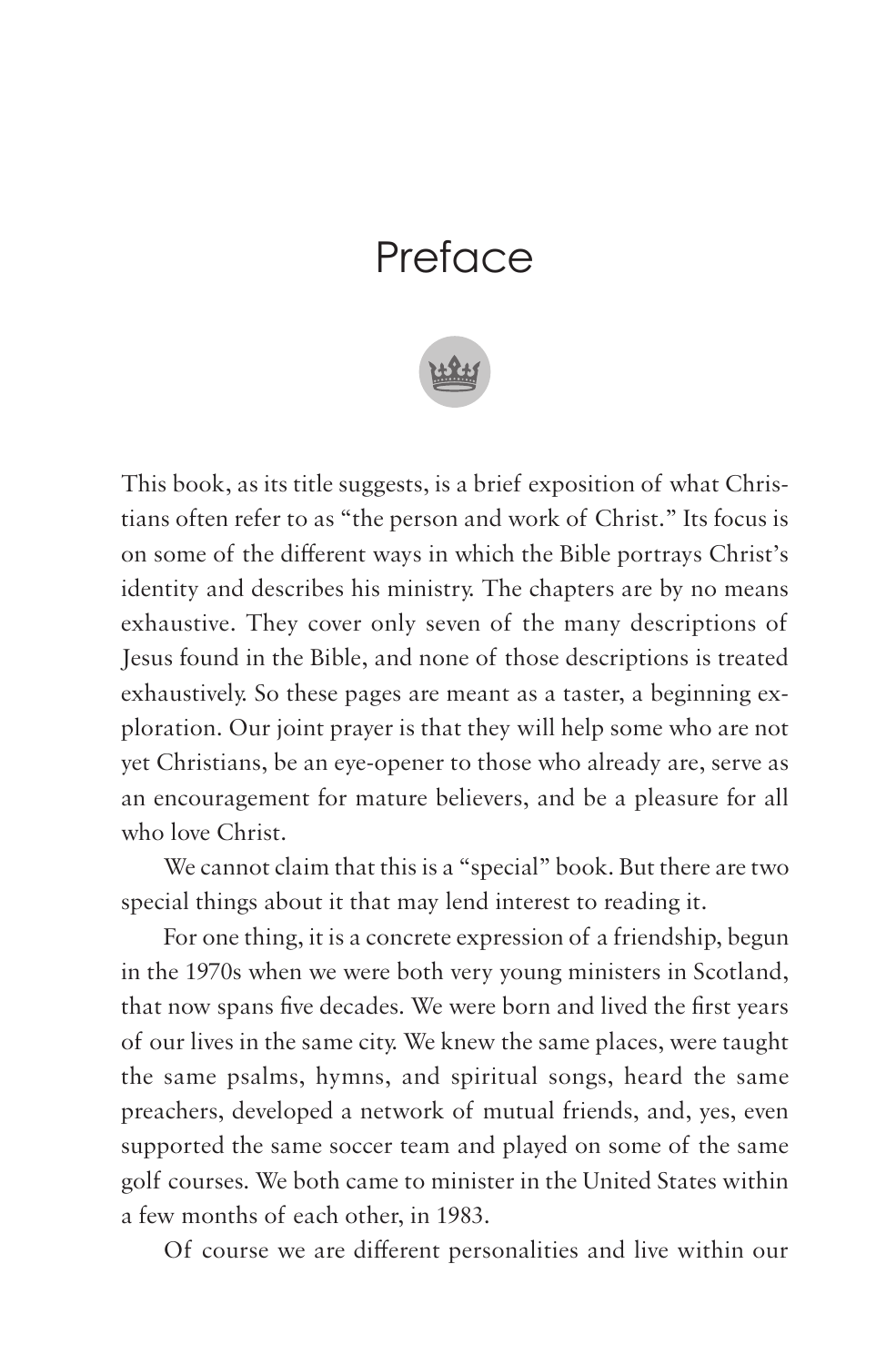#### 12 *Preface*

own worlds (one has become an American citizen, the other hasn't; one plays the guitar, the other doesn't; one is a Baptist, the other a Presbyterian; one lives in Cleveland, the other in Columbia; and so on). We both have our own circle of friends as well as intersecting circles of friends. But over these many years we have enjoyed the kind of friendship, esteem, and affection for one another that has made us feel we are brothers. One of us never had a brother; the other lost his brother. So in part this book and its theme are expressions of our joint gratitude to the Savior in whom we have enjoyed such friendship and the love for his people we share in common.

But in addition, *Name above All Names* gives us the opportunity to do something we have talked about over the years: express in some tangible way our joint gratitude for Derek Prime, who has been to us model pastor, friend, and encourager. That would be true especially for Alistair who served with Derek Prime at Charlotte Chapel, Edinburgh, from 1974–1976. Our sense of gratitude for the measure of Christ-centeredness and Christlikeness we have seen displayed in his life and ministry makes it very natural for us to dedicate to him this little book on our Savior and Lord.

The material in these pages began to come together in its present form as we prepared for a conference at The Second Presbyterian Church in Memphis, Tennessee. We are indebted to that congregation and to its senior minister, Sandy Willson, for giving us the opportunity to serve them together and to share some of the material here in spoken form. We are also indebted to Mrs. Eve Huffman for the secretarial help without which this project would never have been completed.

We hope these pages will encourage, instruct, refresh, and challenge every reader. In order to make it more practically helpful to those with only a beginning knowledge of the Bible, we have included references to the Bible passages or texts to which we refer. These references are in footnotes so that the book may be read without the constant interruption of bracketed material.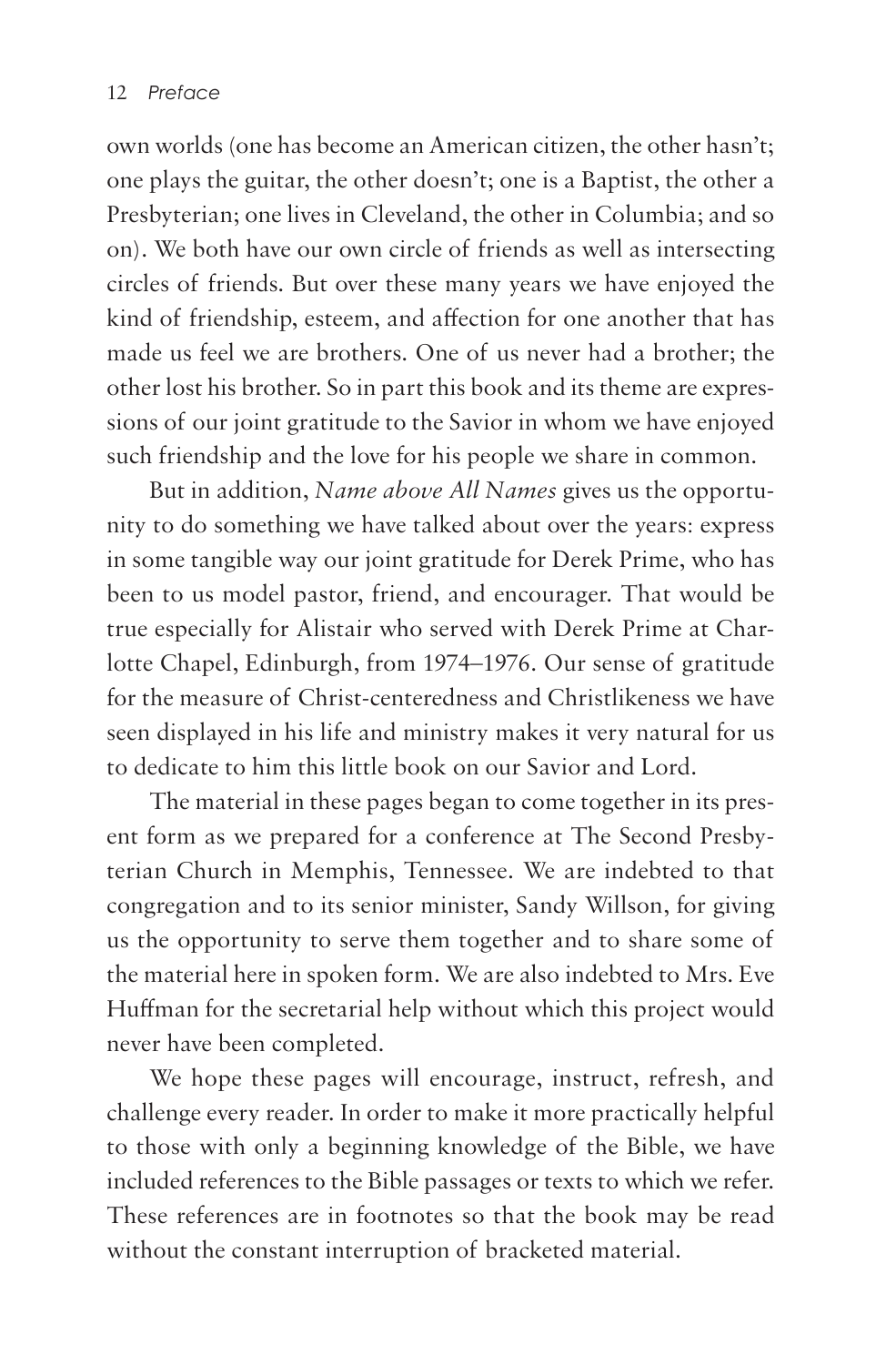We ask one favor from our readers. Standing in various pulpits in our native land of Scotland we have often seen words visible to the preacher but hidden from the congregation: "Sir, we wish to see Jesus" (John 12:21). We ask you to make that your prayer as you begin to turn these pages.

> Alistair Begg Sinclair B. Ferguson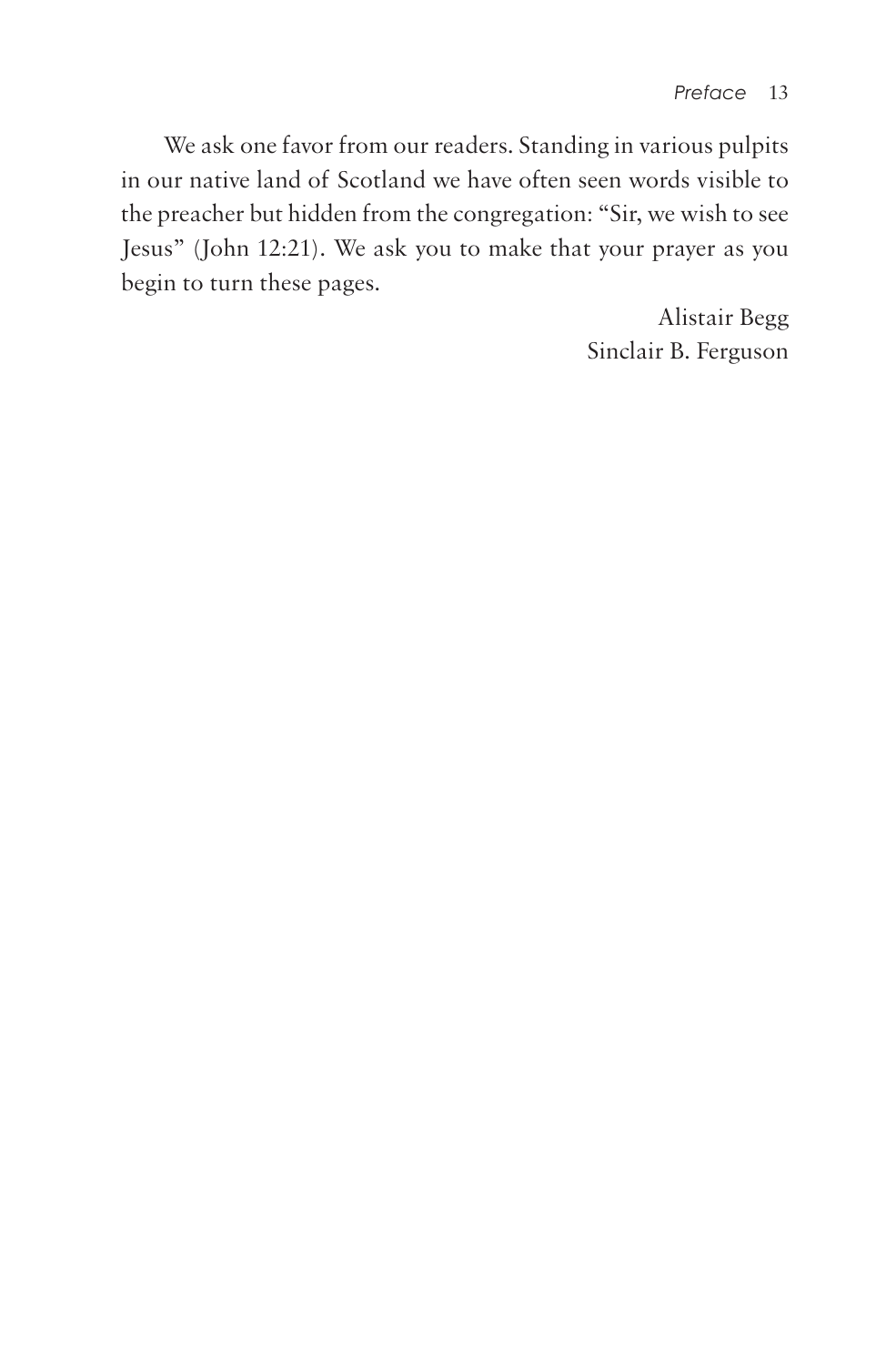## Jesus Christ, the Great High Priest



Sometimes—especially in the United States—people will unintentionally invade our private space just a little by asking, "Do you have a life verse?" We understand what they mean: "Is there a text in Scripture that has been a guide to you throughout the whole of your Christian life?"

Some people seem so bold in asking us this question that in whimsical moments we imagine them breaking through the crowds going straight up to the apostle Paul and asking, "So, Paul, do you have a life verse?"

Would he say, do you think, "Haven't you read my letters?"

Perhaps the verse that comes nearest to Paul's "life verse" is Philippians 3:8:

I count everything as loss because of the surpassing worth of knowing Christ Jesus my Lord.

In simple terms he says, "I want to know Christ."

That was not merely a personal testimony, for Paul assumes this should be the life testimony of every Christian. He goes on to say:

Every one of you who thinks about himself as a mature Christian should think this way. And if you think otherwise, then God will lead you back to this by his grace.<sup>1</sup>

 $1$  See Phil. 3:15.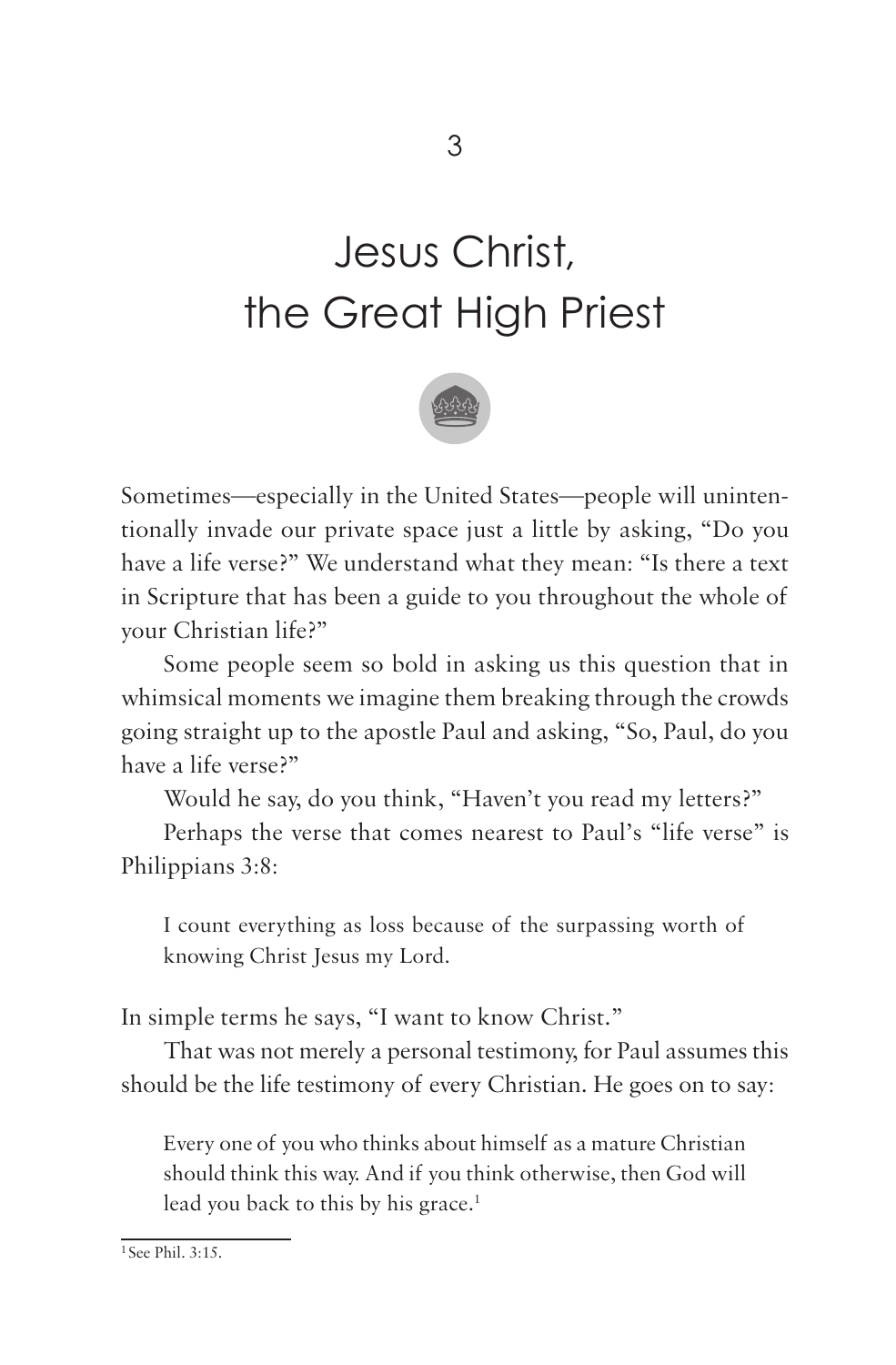This is the conviction that drives each of these chapters. So, having seen what is involved in Christ being prophet, we now turn to reflect on what it means to have him as our priest.

"Priest" is the only title given to Jesus that has virtually an entire book of the New Testament devoted to explaining it—the letter to the Hebrews.

Hebrews is an anonymous letter. Its author describes it as a brief word of encouragement or exhortation.<sup>2</sup> Central to this encouragement is his exhortation to "Consider Jesus,"3 to be "looking to Jesus"4 —and especially to see him as our high priest.

#### **Facing Trials**

Why was that important to these Hebrews?

They had experienced the same trials as Paul did when he became a Christian.

First, they would have been disinherited. They "suffered the loss of all things."<sup>5</sup> That must have been the fate of many Jews who had come to faith in Jesus as the Messiah. Still today when a member of a strict orthodox Jewish family becomes a Christian, he or she may be literally disinherited.

So, clearly, many of these young Christians had suffered great material privation as the result of their faith in Christ.<sup>6</sup> Not only were they personally *disinherited*, but they were both socially and spiritually *excommunicated*.

Put yourself in their shoes. You are a solid, law-abiding citizen of Memphis, or Columbia, or Cleveland, or Edinburgh, or London—or wherever. But because of your commitment to Jesus Christ, you are disinherited. What automatically follows? You become *persona non grata* in all the societies, clubs, networks, and

 $5$ Phil. 3:8.

<sup>2</sup>Heb. 13:22.

<sup>3</sup>Heb. 3:1.

<sup>4</sup>Heb. 12:2.

<sup>6</sup>Heb. 10:32–34.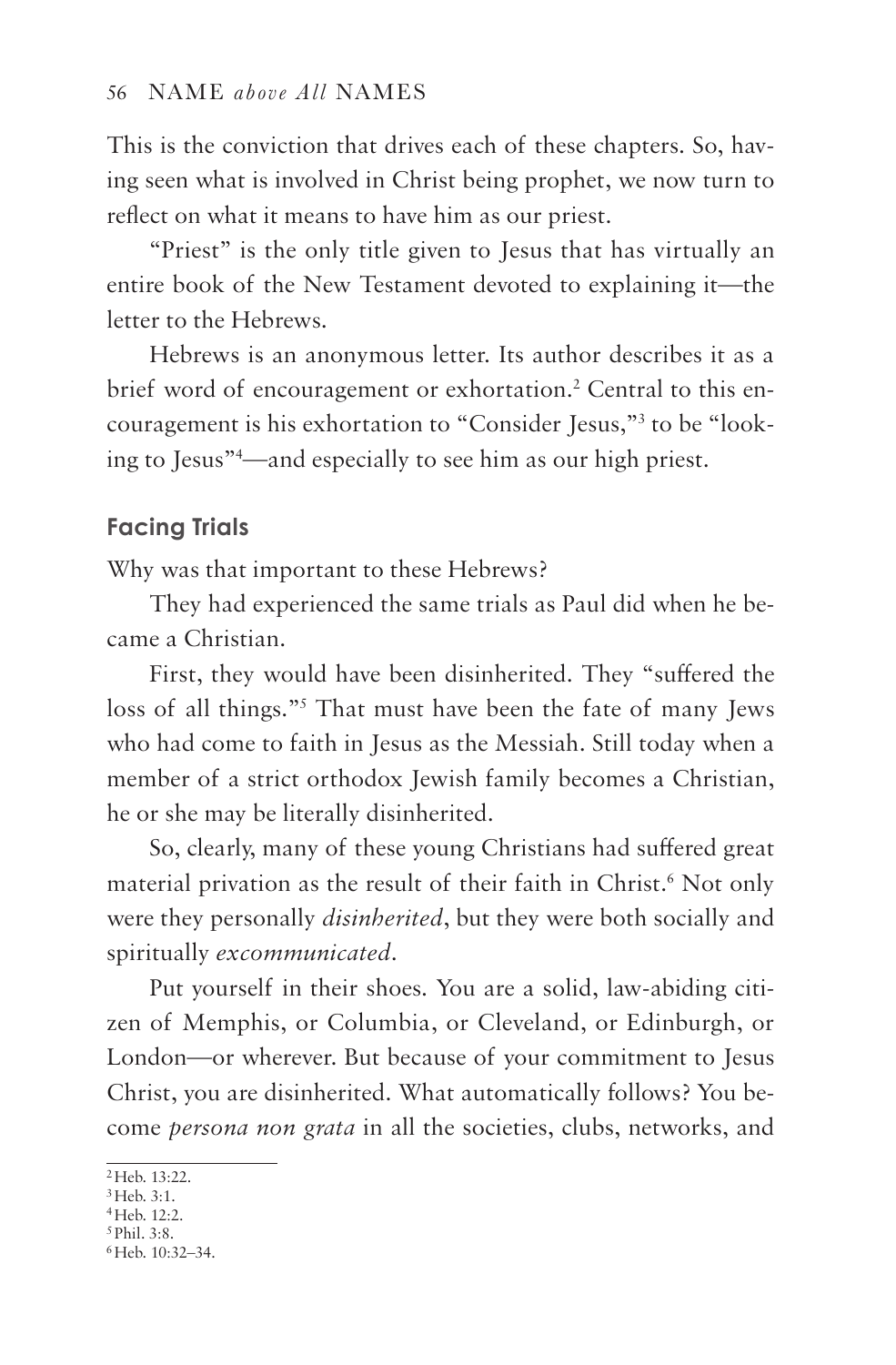social friendships (and children's schools!) that have made up the fabric of your life. All that is now closed to you. You are excommunicated from family and society.

In addition there is the place of worship you attended from childhood. Its people, services, ceremonies, songs, liturgy, and all its activities were deeply ingrained in your life. Only now, when you are no longer there, do you realize the extent to which these things defined your identity. But now you are no longer welcome there. That church—still standing there as a reminder of the community that reared you and the identity you once had as part of it—is one you are no longer a part of. Instead you now meet with a number of others in the sitting room of a friend. All the things you used to enjoy—once so "meaningful" to you—rituals, officiating ministers, liturgies, music, worship ensembles, large crowds, special days of celebration—they are all gone. Now you meet in someone's house, and they don't even have a piano!

That was the situation of the first readers of Hebrews. No longer was their worship marked by the grandeur of the temple, the mass choir, the special moments. No longer did they catch sight of the high priest—the only man who, once a year, on the Day of Atonement, was allowed to enter the sacred room to seek God's forgiveness for the people. No longer do they wait for him to reappear and raise his hands in the historic words of the Aaronic blessing, assuring them of the Lord's benediction and his peace because "there is forgiveness with him." That visible sense that their sins had once again been covered and that the face of God was smiling upon them as his covenant people—it is all gone, never to return unless . . .

#### **Tempted to Go Back**

Unless what? Unless they go back. Some of them were tempted to go back.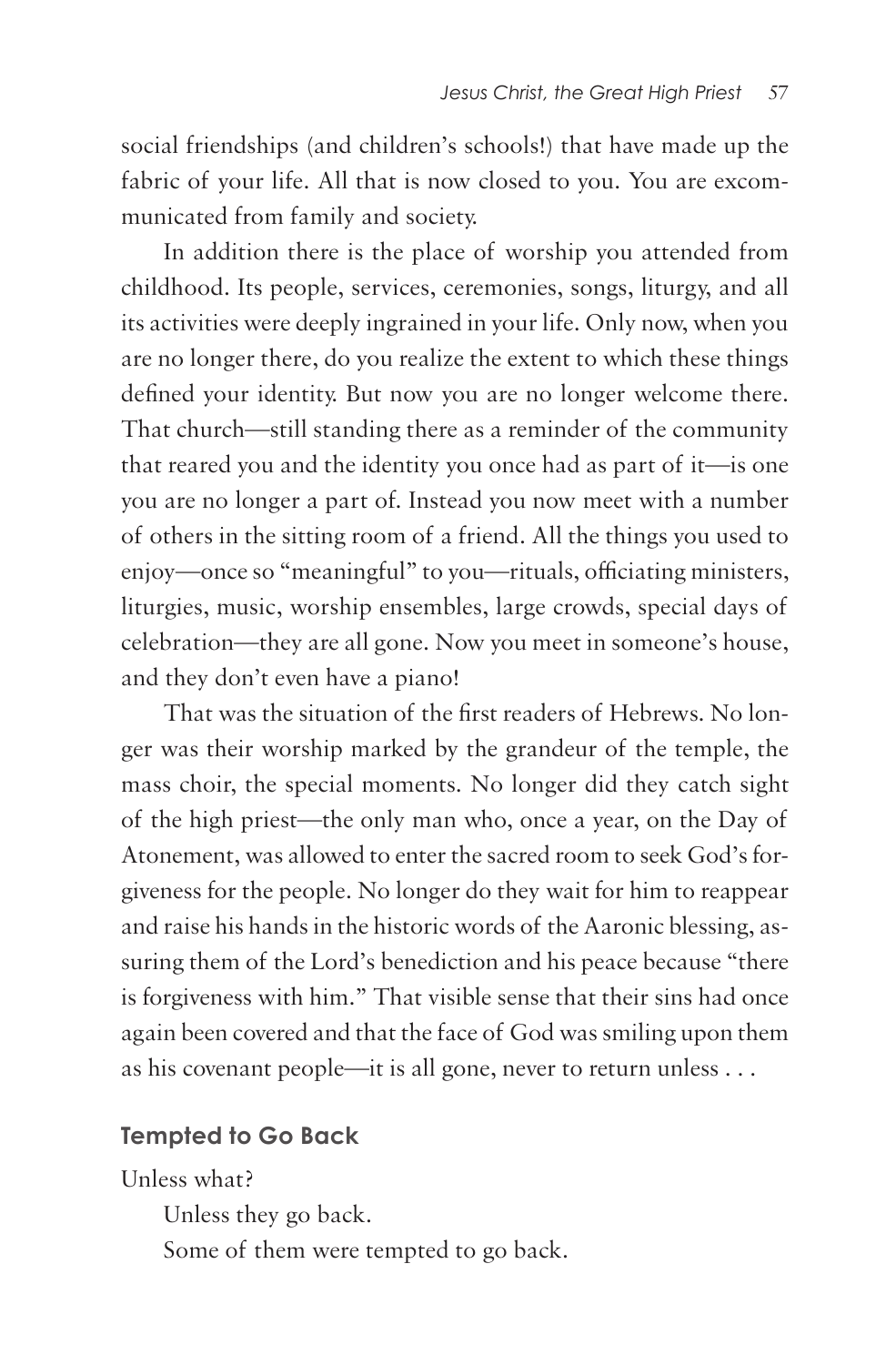#### 58 NAME *above All* NAMES

Perhaps you are in a church that the whole congregation loves deeply, where the worship is God-centered, the preaching biblical, the fellowship caring, the vision for world missions strong, and the spiritual needs of the flock met. You have had dear friends whose company moved them to another location. They look for a new church home. But whenever you speak on the phone with them and ask how they are doing, they say, "Fine, except . . . oh, if only we could be back again in our old church; we just can't find anything like it here!"

That was the situation for the first readers of Hebrews. In former days they could see and touch and even smell the worship services—the great company of people, the music, all of the glorious aspects of Old Testament worship that God had given. Now it was all gone.

Was it all gone—for nothing?

What was the answer? How could the author of Hebrews write anything to encourage them in this situation? His response is to say:

Don't turn back. If you are tempted to it, then you have been looking in the wrong direction. You have been seeing things from the wrong perspective! You are not looking far enough! You're not seeing clearly enough! Don't you see what is really important? Get your eyes off buildings and liturgies and crowds and music. Fix your eyes on Jesus!

Listen to some of the things he says about Jesus to encourage them:

1) They have a great high priest:

Since then we have a great high priest who has passed through the heavens, Jesus, the Son of God, let us hold fast our confession. For we do not have a high priest who is unable to sympathize with our weaknesses, but one who in every respect has been tempted as we are, yet without sin. Let us then with confidence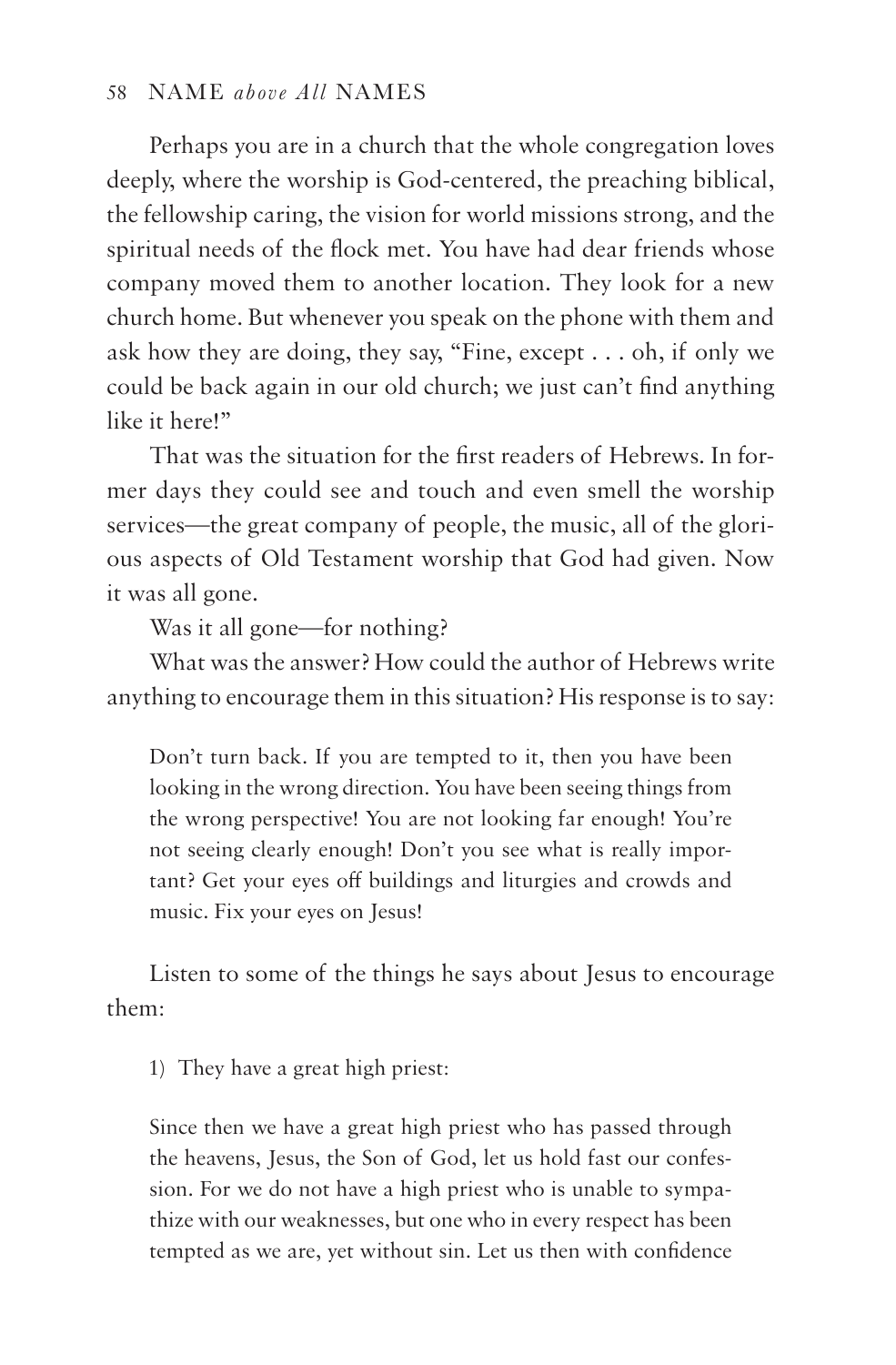draw near to the throne of grace, that we may receive mercy and find grace to help in time of need.7

2) They have a real salvation:

The former priests were many in number, because they were prevented by death from continuing in office, but he holds his priesthood permanently, because he continues forever. Consequently, he is able to save to the uttermost those who draw near to God through him, since he always lives to make intercession for them.8

3) They have a perfect high priest:

For it was indeed fitting that we should have such a high priest, holy, innocent, unstained, separated from sinners, and exalted above the heavens. He has no need, like those high priests, to offer sacrifices daily, first for his own sins and then for those of the people, since he did this once for all when he offered up himself.<sup>9</sup>

4) They have a better high priest:

They [the high priests of Israel] serve a copy and shadow of the heavenly things. . . . But as it is, Christ has obtained a ministry that is as much more excellent than the old as the covenant he mediates is better, since it is enacted on better promises.<sup>10</sup>

5) They have a final sacrifice:

But when Christ appeared as a high priest of the good things that have come, then through the greater and more perfect tent (not made with hands, that is, not of this creation) he entered once for all into the holy places, not by means of the blood of goats and calves but by means of his own blood, thus securing an eternal redemption.<sup>11</sup>

- 8Heb. 7:23–25.
- 9Heb. 7:26–28.
- $10$  Heb. 8:5–6.

<sup>7</sup>Heb. 4:14–16.

<sup>11</sup>Heb. 9:11–12.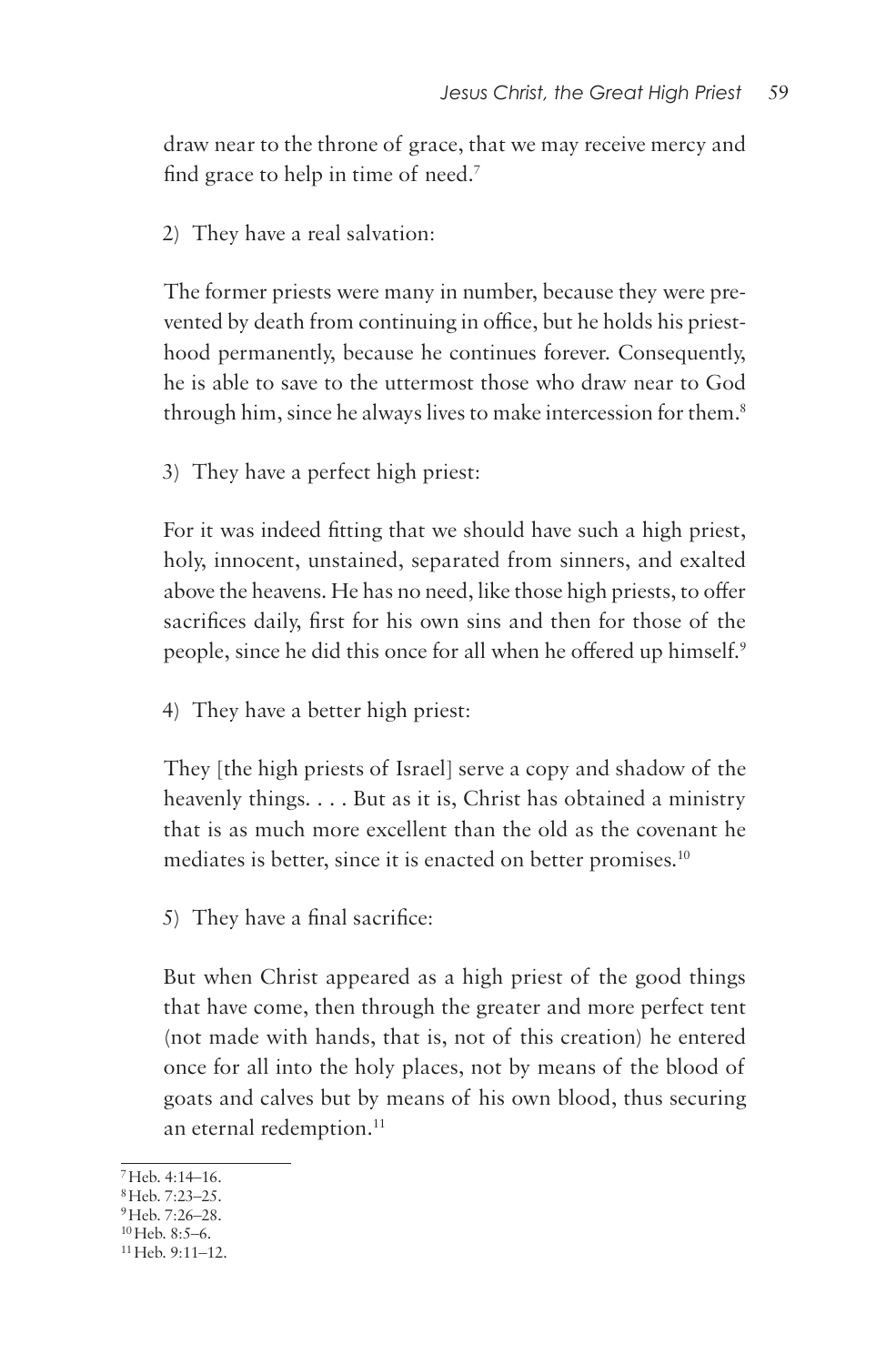#### 60 NAME *above All* NAMES

6) They have a better sanctuary:

For you have not come to what may be touched. . . . But you have come to Mount Zion and to the city of the living God, the heavenly Jerusalem, and to innumerable angels in festal gathering, and to the assembly of the firstborn who are enrolled in heaven, and to God, the judge of all, and to the spirits of the righteous made perfect, and to Jesus, the mediator of a new covenant, and to the sprinkled blood that speaks a better word than the blood of Abel.12

The author is really saying to them:

What will keep you going in the way of the gospel of Jesus Christ is catching a glimpse of his greatness, and why it is he is such a *great* high priest. You have not lost—you have gained. You do not have less—you have more. Christ has done everything generations of high priests could not do. They were only shadows—he is the reality!

#### **Two Dimensions**

We saw that Jesus' ministry as prophet has both a finished and an unfinished dimension. They are both present in each of Jesus' offices—prophetic, priestly, and kingly.

There is a *finished work of Christ*.

All his work is ended, Joyfully we sing. Jesus has ascended, Glory to our King.13

He has cried, "It is finished."14 In his death and resurrection he has done everything necessary for our salvation to be accomplished.

<sup>12</sup>Heb. 12:18–24.

<sup>&</sup>lt;sup>13</sup> Frances Ridley Havergal, "Golden Harps Are Sounding," 1871.

<sup>14</sup> John 19:30.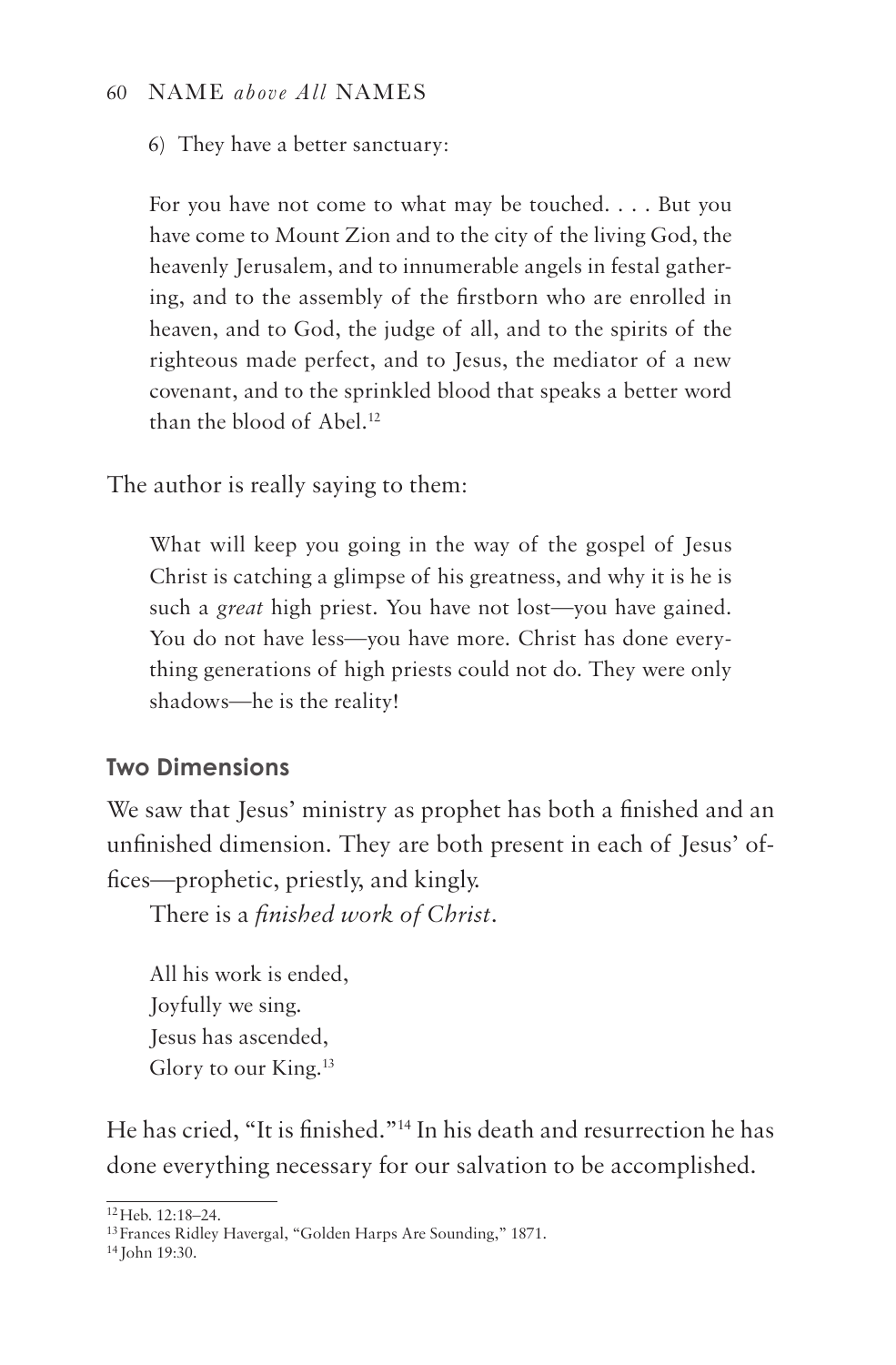But then he applies it.

There is also, therefore, an *unfinished work of Christ*. Jesus has an ongoing ministry. As prophet he continues to speak to man from God.15 Hebrews 2 brings these two dimensions together in a remarkable way. It describes Christ's finished work.

Since therefore the children share in flesh and blood, he himself likewise partook of the same things, that through death he might destroy the one who has the power of death, that is, the devil, and deliver all those who through fear of death were subject to lifelong slavery. For surely it is not angels that he helps, but he helps the offspring of Abraham. Therefore he had to be made like his brothers in every respect, so that he might become a merciful and faithful high priest in the service of God, to make propitiation for the sins of the people.16

Notice the two aspects of Christ's work here:<sup>17</sup>

1) He delivers us from bondage to Satan:

Since therefore the children share in flesh and blood, he himself likewise partook of the same things, that through death he might destroy the one who has the power of death, that is, the devil, and deliver all those who through fear of death were subject to lifelong slavery.<sup>18</sup>

2) He delivers us from the wrath of God:

Therefore he had to be made like his brothers in every respect, so that he might become a merciful and faithful high priest in the service of God, to make propitiation for the sins of the people.<sup>19</sup>

<sup>15</sup>As we shall see, as King he continues to establish his kingdom and to rule over man for God. 16Heb. 2:14–17; John 19:30.

<sup>17</sup> See also Isa. 41:8–9; Luke 22:28; John 1:14; 16:11; Rom. 8:15; 15:17; 1 Cor. 15:54–56; Phil. 2:7; Col. 2:15; 2 Tim. 1:10; Heb. 2:14–18; 4:15–16; 5:1–2, 7–8; 8:9; 1 John 3:8.

<sup>18</sup>Heb. 2:14–15.

<sup>19</sup>Heb. 2:17.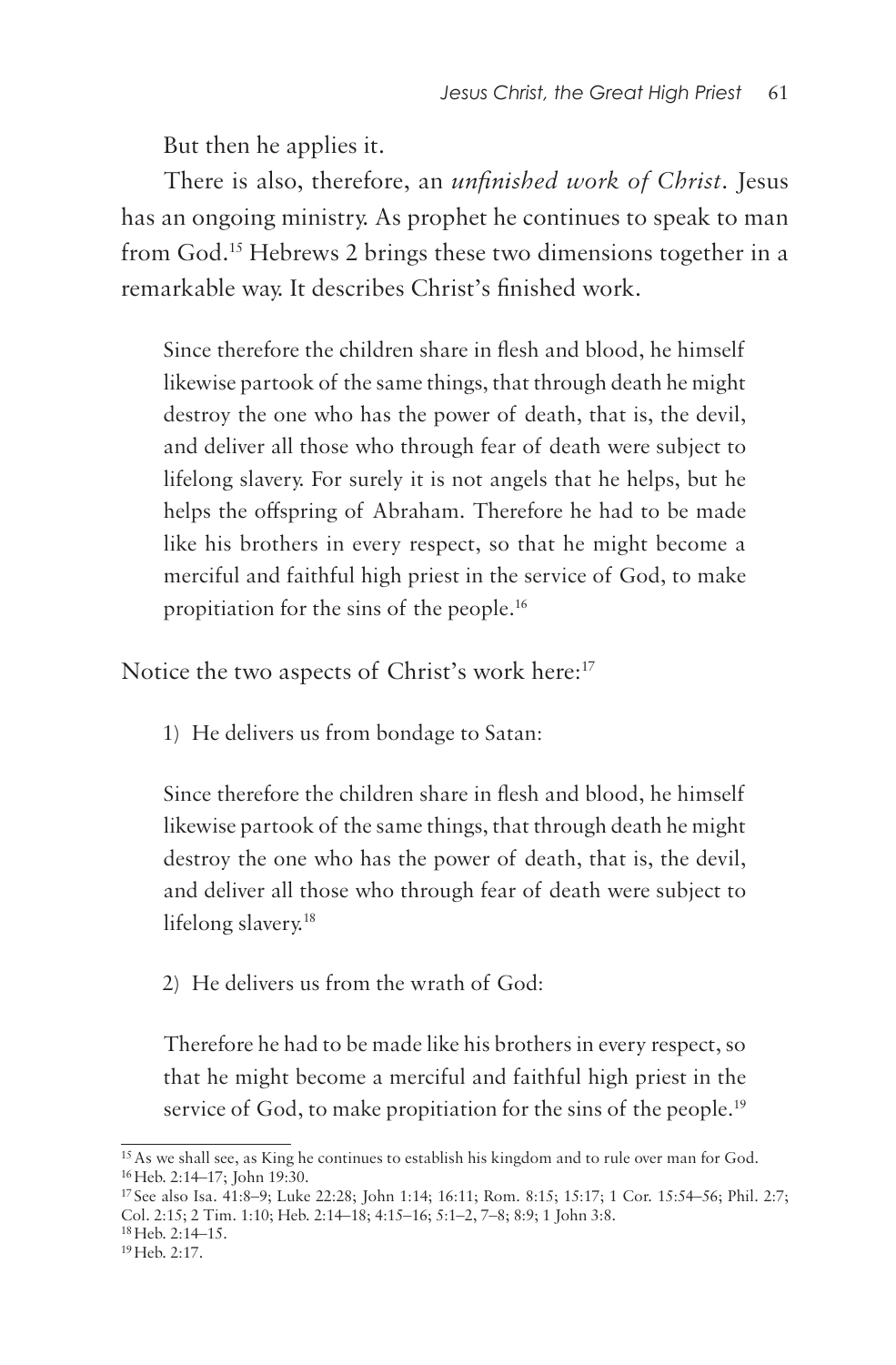He does both of these things through his ministry as priest. His sin offering of himself deals with our guilt and propitiates God's wrath and therefore sets us free from the grip of Satan. Since Christ has tasted death for us,<sup>20</sup> for believers death is no longer the wages of sin but has become the entrance into everlasting life. The leverage that Satan has used to fill us with fear has been destroyed. We are free at last.

Hebrews contrasts Christ's finished work with the never-ending work of the Old Testament priests as they brought animal sacrifices every day. But these could never take away sin because:

- They were repeated day by day. Since that was so, it is obvious that they could not fully and finally take away guilt.
- They were inadequate, even inappropriate, sacrifices for man's sin. How can an animal possibly substitute for the sins of a man or a woman<sup>221</sup>

But Jesus offered *himself* as a sacrifice—man in place of men. His full, perfect, appropriate sacrifice was accepted by God. That is why God raised him from the dead. He is now seated at God's right hand. He does not continue to stand like the priest of old, in a daily repetition of his sacrifice. He has no need to! As the high priest who is himself the sacrifice, he has finished his atoning work.

In Christ our sins are fully and finally forgiven!<sup>22</sup>

#### **The Day of Atonement**

There is a remarkable picture of this in the Old Testament in the annual Day of Atonement.<sup>23</sup> On that day, the high priest would take two goats. One of them would be slain and its blood offered as a sacrifice. But over the other he would confess the sins of the

<sup>&</sup>lt;sup>20</sup> Heb. 2:9.

<sup>21</sup>Heb. 10:3.

<sup>22</sup>Heb. 9:12.

<sup>23</sup>Lev. 16:1–34.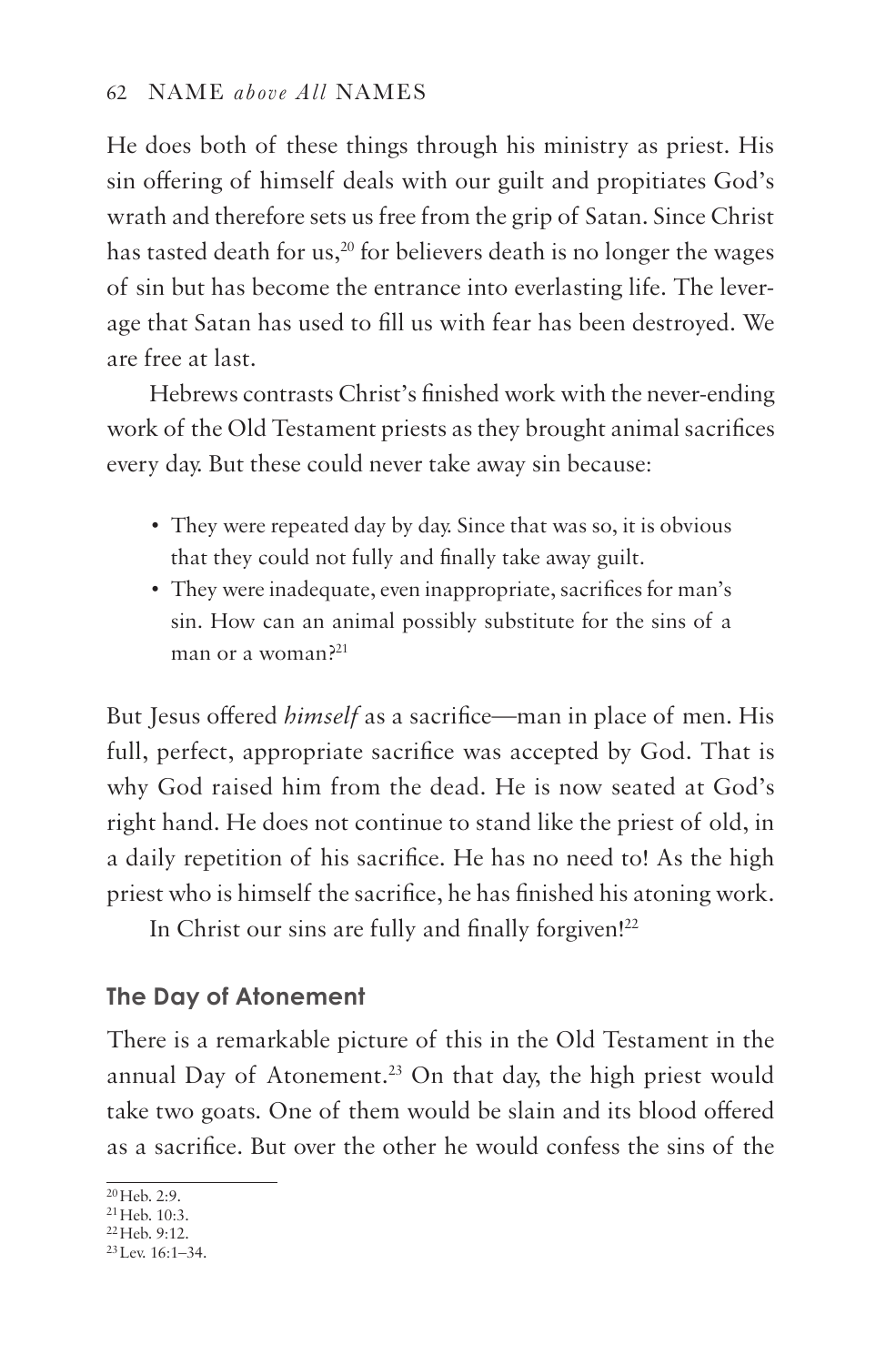people before it was taken out into the wilderness by the hand of a man who was ready to do it. This "scapegoat" carried into the wilderness the sins confessed over its head. It was then released into no-man's land, bearing the people's sin and guilt.

This presents a vivid illustration of the two aspects of Jesus' atoning work on the cross.

Jesus shed his own blood as the high priest who gave himself on the cross as the final sacrifice for our sins. But, on the cross, he was also taken, through the power of the Spirit, into the no-man's land between heaven and earth. In that lonely wilderness where he bore our sins, he experienced an indescribable sense of alienation from God. He was rejected by man and tasted death as the wages of our sin and as the curse of God.

Jesus went into the presence of God as if he were the only sinner in the world, enduring the wrath of God. Entering into the unspeakable black hole of desolation, he cried out, "My God, my God, why am I forsaken by you?" There, in the darkness, he became both the sacrifice and the scapegoat for our sins. His blood, shed for us, sets guilty consciences free and brings us peace with God.

His blood can make the foulest clean His blood availed for me.<sup>24</sup>

#### **Nothing Left to Fear**

Would that every psychiatrist, every therapist, every personal counselor in the country understood that sin, guilt, the wrath of God, and therefore the fear of death create all other fears and lurk underneath all manner of neuroses. Until this central fear is dealt with, these other fears must linger on. Why is that? Because only when we are delivered from the great fear—the fear of death and judgment—will other fears become trivial. They can be dissolved

<sup>&</sup>lt;sup>24</sup> Charles Wesley, "And Can It Be That I Should Gain?," 1738.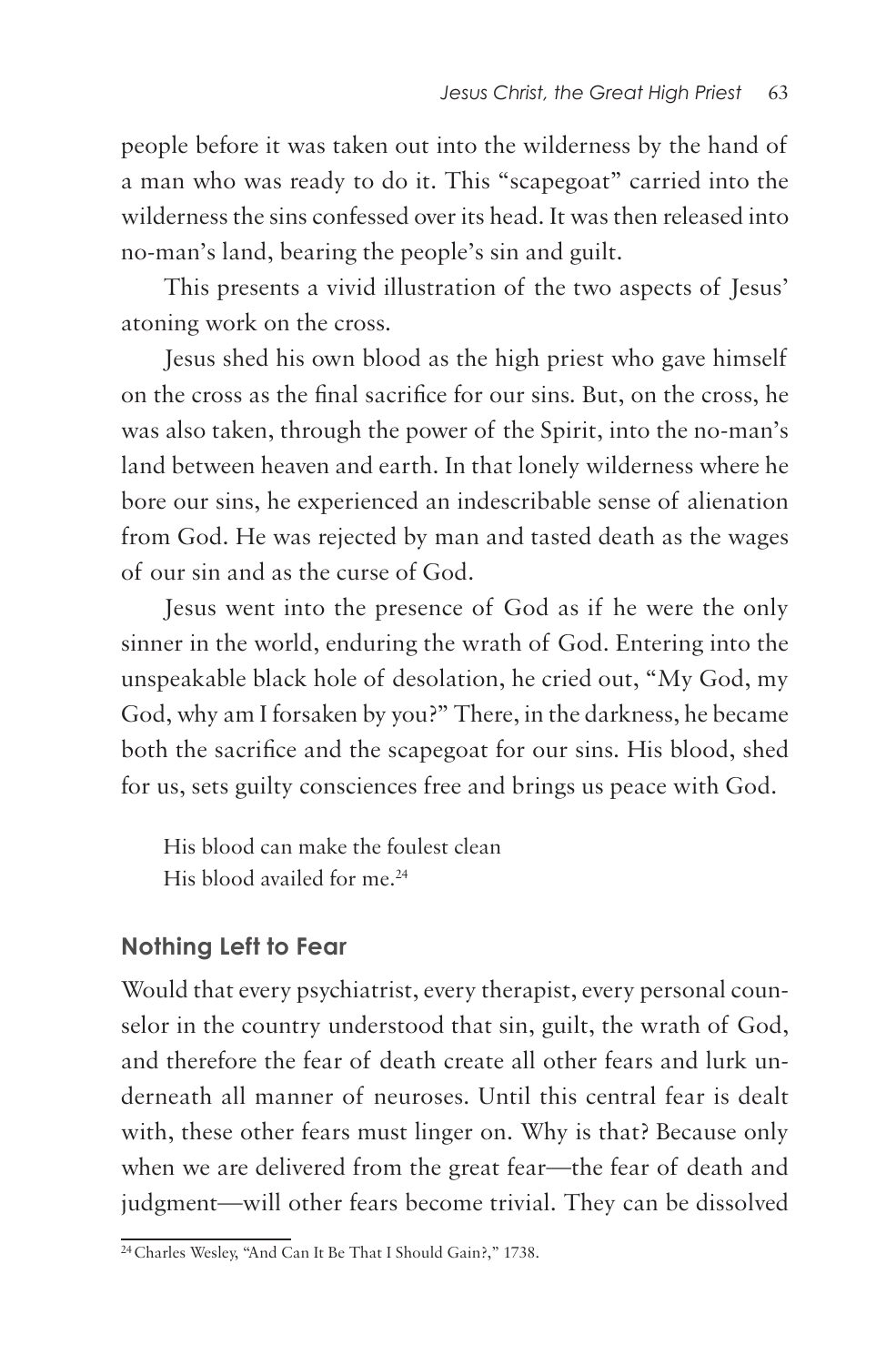only by the knowledge that I need not fear death because the guilt of my sin has been borne by my Savior.

We have another friend in Scotland, a distinguished professor of mathematics. A number of years ago, one of his daughters, a young freshman Christian student, died suddenly. One moment from the day of her funeral has etched itself permanently into our memory. Our friend was borne along through the day by the grace of God. His quiet words as we greeted him were: "We know now that we have nothing left to fear."

That's it—nothing left to fear.

All this is true only because Jesus has dealt with our greatest problem.

That problem is not simply that of our fear. Our greatest problem is God himself. For by nature, we are under his wrath—and deserve to be. If we cannot deal with our sin and guilt, we certainly cannot deal with the wrath of God. But it was precisely to bear that wrath that the Lord Jesus, as our high priest, went into the holy place, the very presence of the holy God, and there experienced the awful unleashing of divine judgment.

This is why, when the resurrected Jesus revealed himself to his disciples, his first word was "*Shalom*! Peace! Now at last you may have peace with God."25

This is Christ's finished work as priest.

Most Christians are familiar with the *finished* work of Christ but less so with his *unfinished* work. But the author of Hebrews helps us to understand that although Jesus is "*seated* at the right hand of God," having finished his atoning work, he is still doing something. He now undertakes his *unfinished* work.

#### **Unfinished Work**

One thing you would probably learn if you spent time with us is that our Sunday school teachers taught us all kinds of hymns and

 $25$  Luke 24:36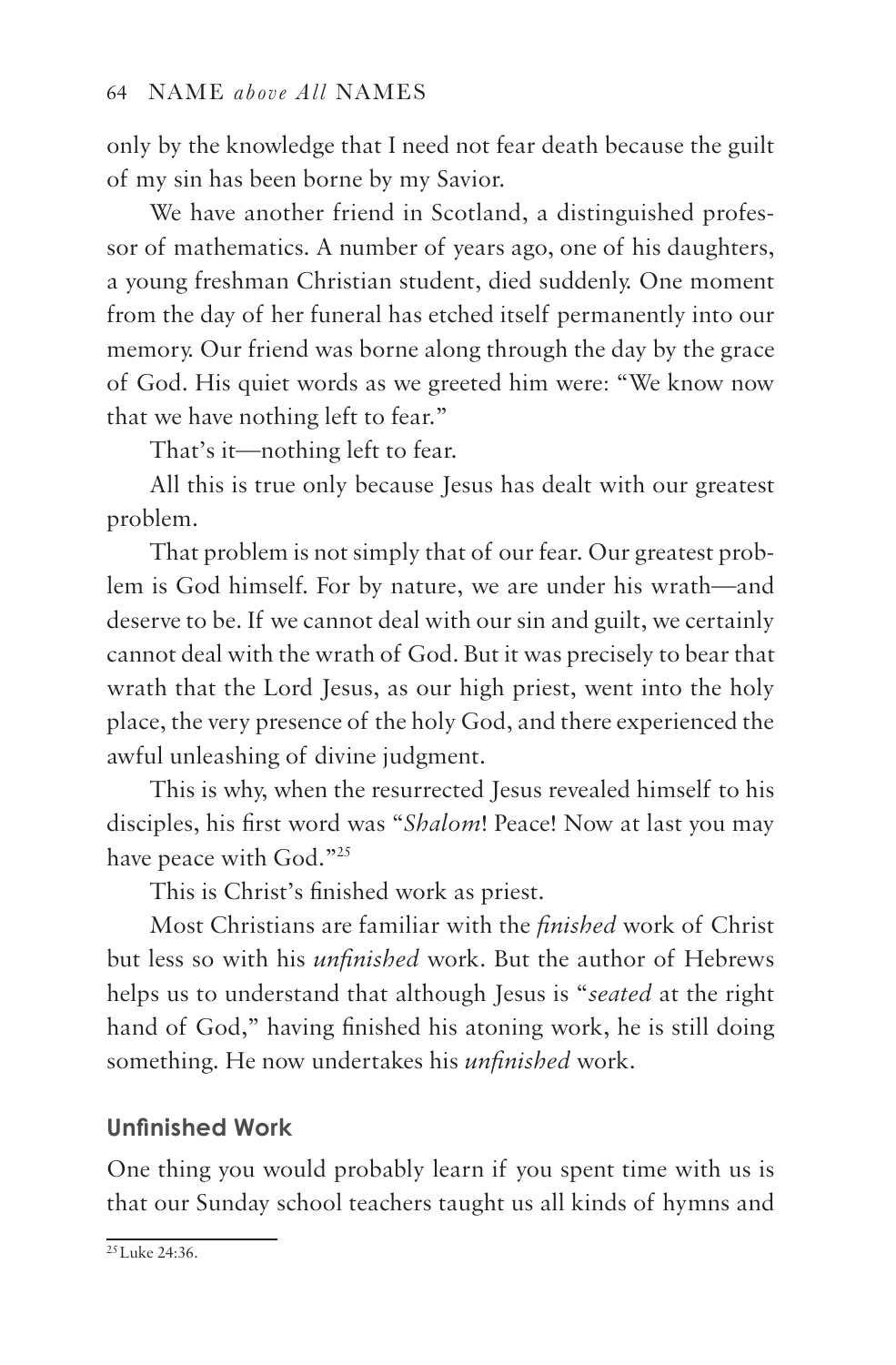songs that we rarely hear today. One with which our class always began was this:

Jesus, stand among us In Thy risen power. Let this time of worship Be a hallowed hour.<sup>26</sup>

What do we mean, "Jesus, *stand among us*"?

If you are not a Christian, you will have little or no idea what that is all about. It will be a total mystery. That may be one reason why, if you attend worship services, you find the Bible dull, hymns simply strange, and sermons boring. You have never experienced the presence of Jesus standing among his people, making the Bible a living book, the hymns making sense, and the sermons life-transforming.

A young man started attending services in a church where another of our friends is minister. After some time he came to living faith in Christ and applied for membership. The elders interviewed him. He told them how their church had changed dramatically since he first started attending. Now the music was so much better, the hymns chosen were much more singable than before, and—turning to the minister, he added, "Your sermons—well, I don't know what's happened to you, but they really connect now and make so much sense! You have really improved them!"

The elders were wise and mature men and probably smiled inwardly. They knew where the real change had taken place—in the young man himself. He had become a Christian. Now he was beginning to experience the difference it makes to know Christ present among his people.

The author of Hebrews teaches us that this is a central element in Jesus' ongoing priestly ministry. He is among his people when they come together. He is present in their worship.

<sup>26</sup>William Pennefather, "Jesus Stand among Us," 1855.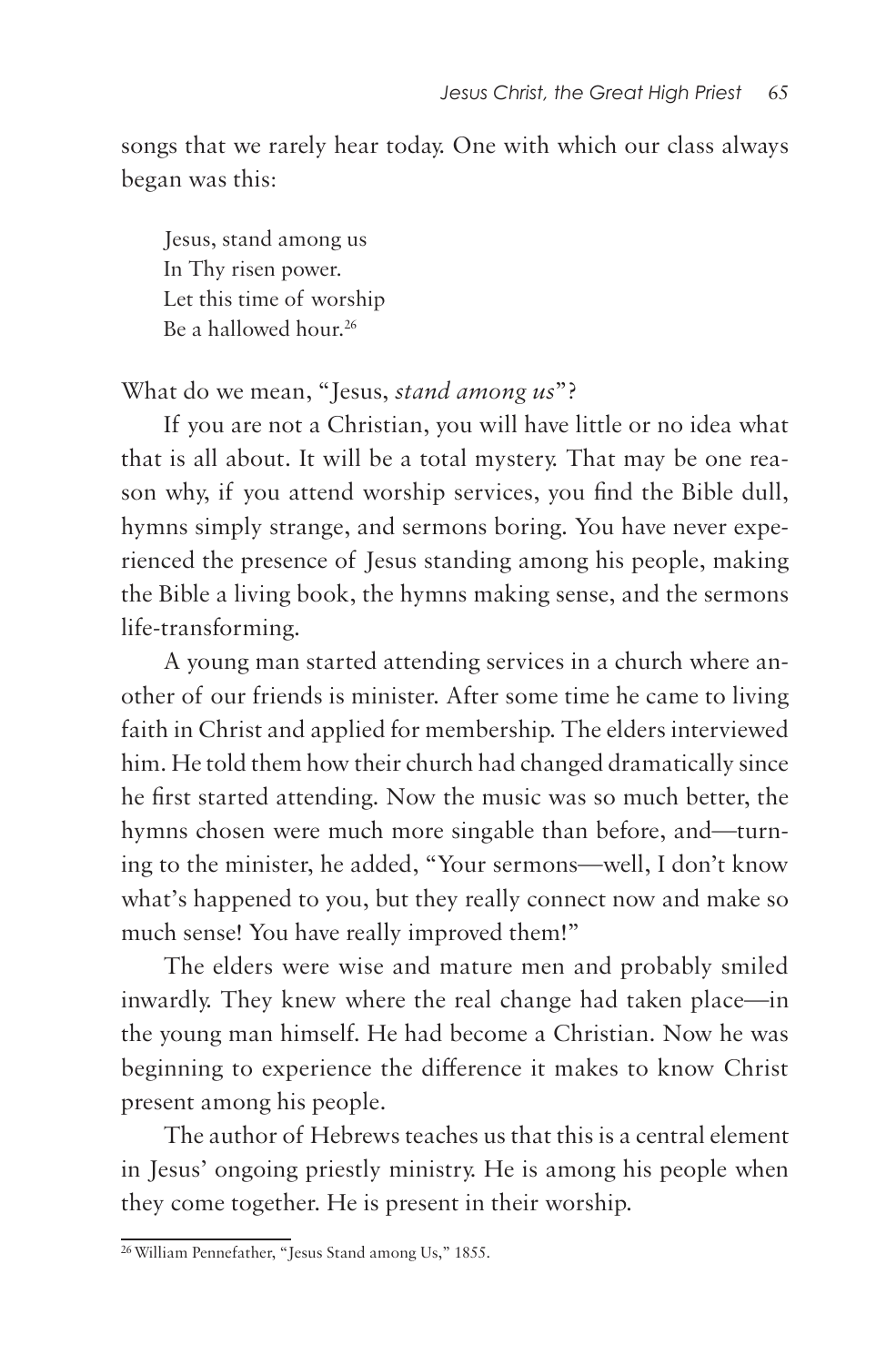#### 66 NAME *above All* NAMES

Hebrews 8:2 describes Jesus as a *leitourgos*. He is the high priest who is a minister in the holy places. You can probably see the English words *liturgy* and *liturgist* in that Greek word. The Greek word refers to the person who leads a service of worship. This is Jesus' ongoing ministry—he leads the worship of his people.

#### **Worship Leader**

Jesus leads every worship service you attend! He is the "worship leader."

You may be the music director in a church, or its organist, or sing in its choir, or play in its worship ensemble; you may even be its minister. But the one thing you are *not* is the worship leader. Jesus is the worship leader.

Earlier in Hebrews, the author gave some major hints about what this ministry of Jesus involves:

For it was fitting that he, for whom and by whom all things exist, in bringing many sons to glory, should make the founder of their salvation perfect through suffering. For he who sanctifies and those who are sanctified all have one origin. That is why he is not ashamed to call them brothers, saying,

"I will tell of your name to my brothers; in the midst of the congregation I will sing your praise."

And again,

"I will put my trust in him."

And again,

"Behold, I and the children God has given me."27

 $^{27}$ Heb.  $2.10-13$ .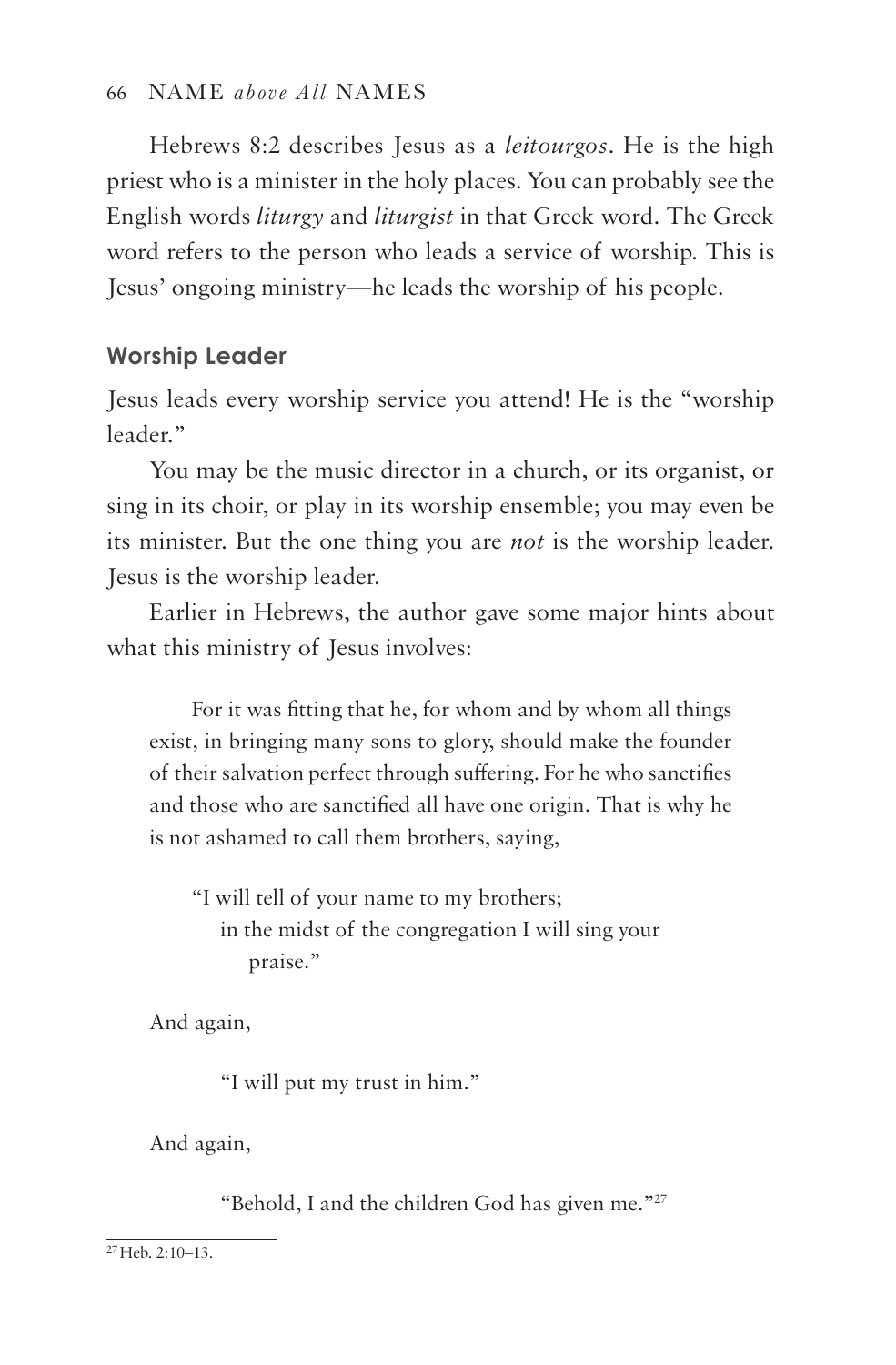Notice here how the words of Psalm 22:22 are put into Jesus' mouth. This is surely significant. It was to Psalm 22 that he turned during the latter hours of his crucifixion.<sup>28</sup> That psalm begins in overwhelming darkness: "My God, My God, why have you forsaken me?"29 But it ends in words of triumph, which Hebrews applies to Jesus' resurrection, ascension, *and his ongoing* ministry—particularly aspects of his ongoing ministry that we often ignore:

I will tell of your name to my brothers; in the midst of the congregation I will praise you: You who fear the LORD, praise him! All you offspring of Jacob, glorify him, and stand in awe of him, all you offspring of Israel! For he has not despised or abhorred the affliction of the afflicted, and he has not hidden his face from him, but has heard, when he cried to him.

From you comes my praise in the great congregation; my vows I will perform before those who fear him. The afflicted shall eat and be satisfied: those who seek him shall praise the LORD! May your hearts live forever!

All the ends of the earth shall remember and turn to the LORD, and all the families of the nations shall worship before you. For kingship belongs to the LORD, and he rules over the nations.30

#### **Jesus, the Preacher of the Word**

Jesus is the worship leader, first, because he comes by his Spirit to minister his Word. He says, "I will tell of your name to my brothers."

<sup>28</sup>Matt. 27:46; Mark 14:34.

 $^{29}$  Ps. 22:1.

 $30 \text{ p}_s$ .  $22.22 - 28$ .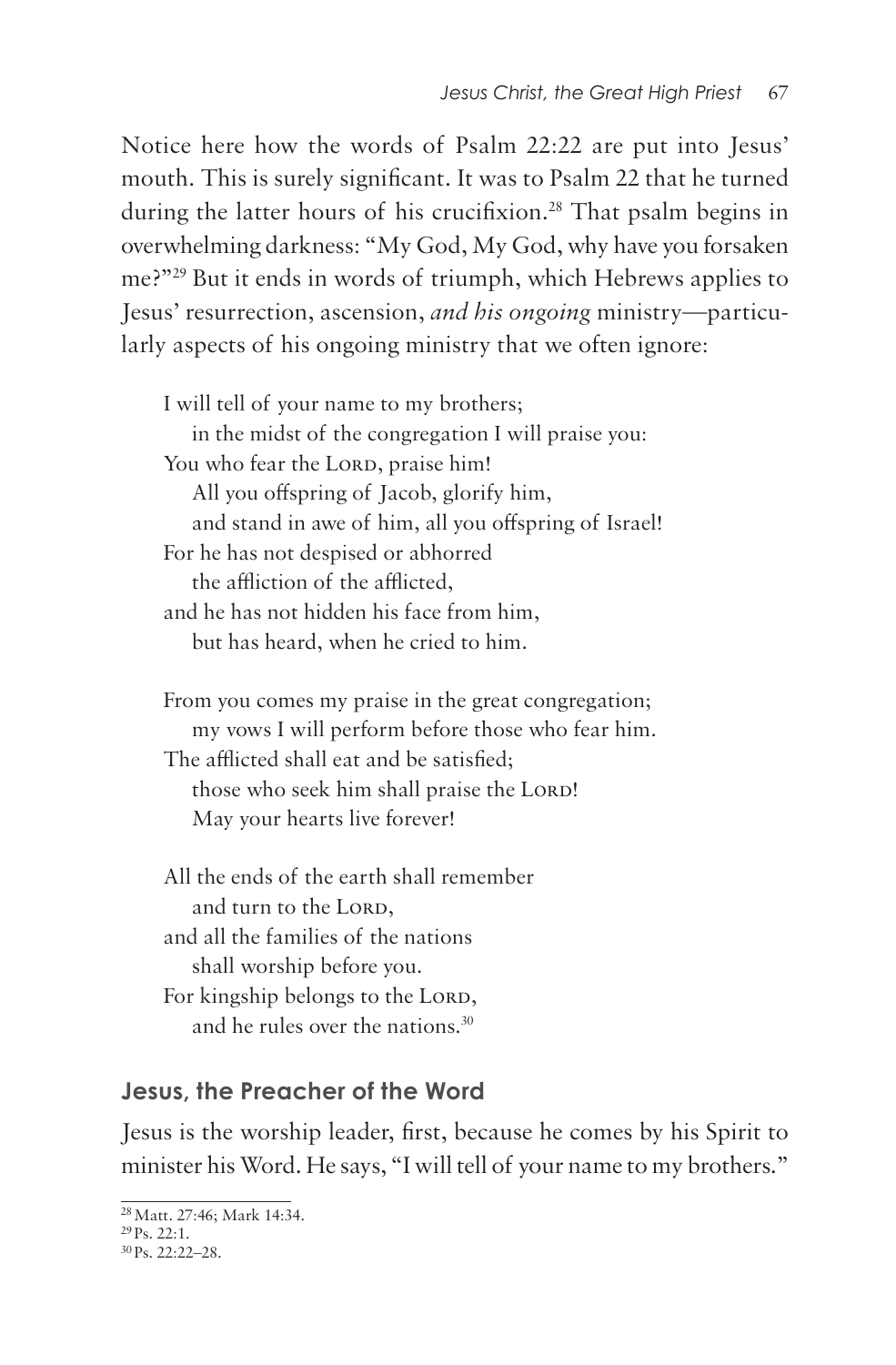#### 68 NAME *above All* NAMES

How does he do this? He does it in the exposition of Scripture, in the preaching of the Word of God. He fulfills his promise: "[My sheep] listen to my voice."31 Of course, that refers in the first instance to his contemporaries. But Jesus meant much more than that. He had other "sheep" who had never literally heard his voice.32 But they too would hear it—and recognize it.

Remember when your parents used to waken you in the morning? "It's time to get up," they said, calling you by name.

They were calling you *before* you were aware of it. At first it was simply the sound that roused you. But then you recognized you were being called by name, and then you recognized the voice, and—at least most of the time!—you got up.

Something similar happens when God's Word is expounded in the power of the Spirit. Jesus calls us. His voice awakens us spiritually. Slowly we begin to realize that he has been at work in our lives, and that he is calling us to come to him. We are disturbed out of our spiritual sleep; we are being "called" by name, and we recognize Christ's voice.

I heard the voice of Jesus say, "Come unto me and rest; Lay down, thou weary one, lay down Thy head upon my breast." I came to Jesus as I was, Weary and worn and sad; I found in him a resting place, And he has made me glad.33

This is what happens when the Word is preached in the power of Christ. Christ himself addresses our minds, speaks to our hearts, draws out our affections, and brings us to faith and repentance.

<sup>31</sup> John 10:16.

 $32$  John 10:16.

<sup>33</sup>Horatius Bonar, "I Heard the Voice of Jesus Say," 1846.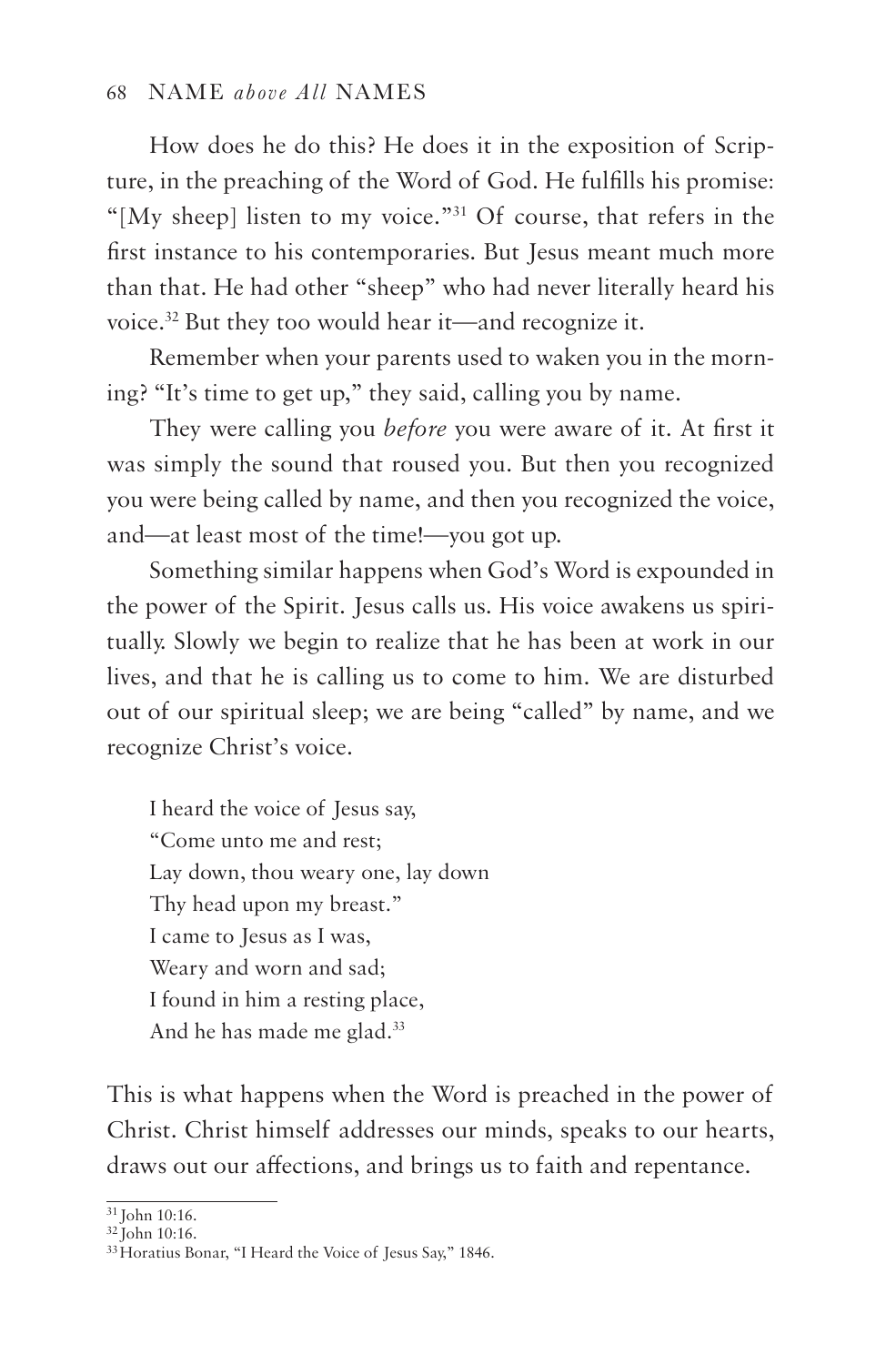Paul seems to be thinking about this when he writes to the Ephesians: "[Christ] came and preached peace to you who were far off and to those who were near."<sup>34</sup> This preaching is explicitly said to have taken place *after* Jesus had finished his work of atonement. How was it that Jesus "came and preached peace" in Ephesus? Did he ever visit Ephesus? In one sense, yes. He came and preached through the preaching of Paul and his companions!

The same point is made in Romans 10: "How can we believe in him whom we have never heard?"35 That is the simple truth. We need to hear Christ if we are to recognize his voice and come to trust in him.

#### **Hearing Christ**

William Wilberforce, the great English Christian politician and social reformer, became a Christian at the age of twenty-five. One of his closest friends, William Pitt the Younger, became prime minister of Great Britain at the age of twenty-four.<sup>36</sup>

Pitt had the deepest affection for his friend but could never quite grasp what had happened to him. On one occasion Wilberforce invited him to church to hear a favorite preacher. At the close of the service Wilberforce was thrilled by the preaching. But his friend Pitt—a man of considerable intellect—turned to him and said, "Wilberforce—what was he going on about there?" They sat in the same pew; they listened to the same preacher; they heard the same sermon. But William Pitt did not hear the voice of Jesus calling him.

A man once told us that his son had been far from the Lord,

<sup>34</sup>Eph. 2:17.

<sup>35</sup>Verse 14. With the New American Standard Version, the ESV footnote, and a number of commentators, we take this to be the right translation—*not*, "How can we believe in him *of whom* we have never heard?" While that is a biblical truth, it is an obvious one, and probably not the specific truth Paul has in mind here. The verb he uses, "hear" (*akouo*), takes the genitive case of the person heard, not—as in English—the accusative case. So we translate "hear him," not "hear of him." <sup>36</sup> Hence the ditty: "A sight to make all nations stand and stare: / A kingdom trusted to a schoolboy's care."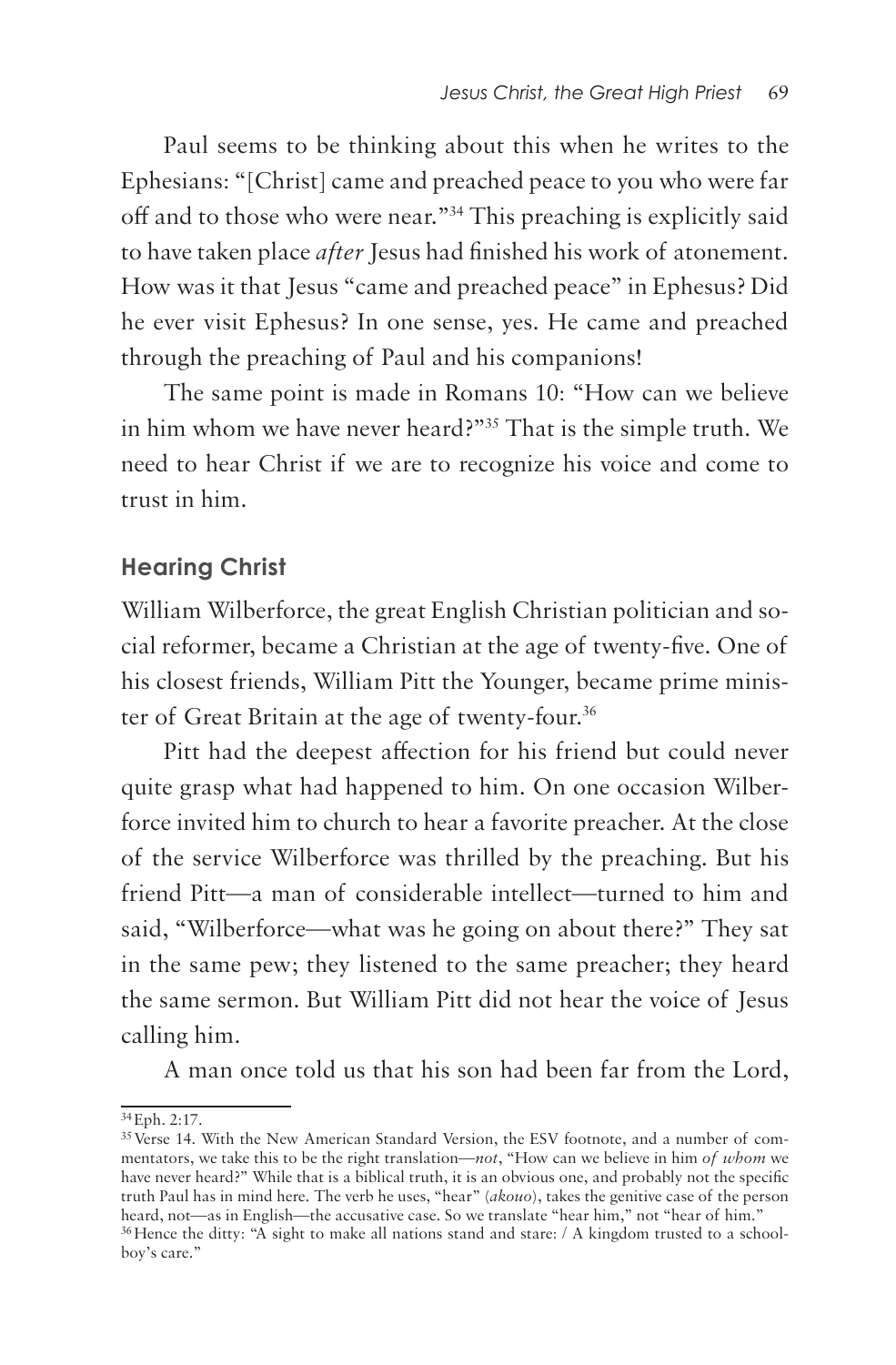but one night as he came home, he "happened" to pick up a recording of a sermon we had preached. The young man listened to the sermon every day for a month. On the last day of the month, he came to a living faith in Christ. What happened? He presumably did not realize what was happening to him; Christ was calling him; only slowly did that dawn on him. He heard the same human voice again and again, but then at last he heard the voice of Christ and responded.

This is not confined to the beginnings of our Christian life. It is an ongoing reality in worship. Indeed if it were not an ongoing reality we ourselves would be inclined to abandon preaching. For without this dimension we would look out on our congregations each week, full of so many and varied needs, and simply despair. Our sermons cannot address all of these needs, nor do we have the ability to address them all in a single sermon. But when Christ comes to church and preaches his own Word, when the one who speaks to us "is able to save to the uttermost those who come to God through him"—then all needs can be met by him!

You don't come to believe in Jesus Christ until you have heard him. Until then he is simply a character in a book. But then you become conscious that there is a totally different accent speaking to you. This is why preachers find people saying to them at the church door, "Has somebody been talking to you about me?" The answer is always, "No, but perhaps *Someone* else has been talking to you about you!"

When Christ opens, or speaks through, his Word, he begins a dialogue with the soul. He engages us at the deepest level, and we bow before him to say, "Lord, Jesus, you have ministered your Word to us<sup>"</sup>

In some churches the service is divided between "worship" and "preaching" or "teaching." But there is no such division. When Christ preaches his Word to us, we know that we have been brought into communion with him, and the immediate fruit of that is the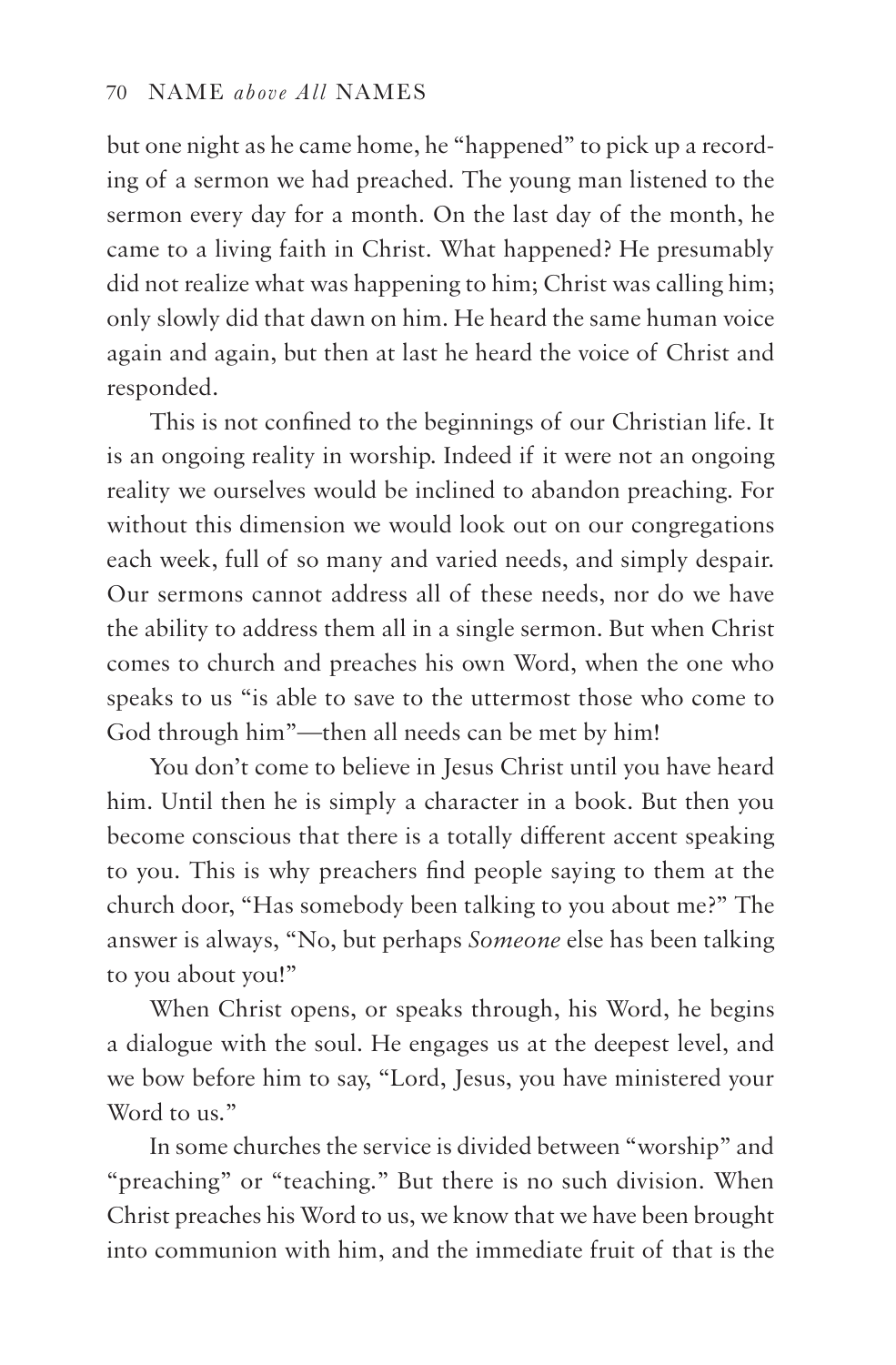worship we bring to him during the preaching as well as before and after it.

#### **Praise Leader**

As worship leader, Jesus also leads us in our singing. Notice the words that Hebrews cites, again from Psalm 22:22: "In the midst of the congregation I will sing your praise."37

In one of our churches there is a lunch on Wednesdays followed by an exposition of Scripture. We look forward to it immensely because it gives us a privileged opportunity for teaching that both helps Christians and points outsiders to Christ.

One Christmas, in one of our churches, the pastors decided (by a majority!) that as part of our "Christmas present" to those who came during Christmas week we would sing a carol together. There were mixed feelings among the pastors! As the date approached, the feelings became more mixed. But just before the day itself, we arranged for our music director to rehearse us. The most reluctant pastor smiled in relief and said, "Do you mean *he is going to sing with us*?" That changed everything! No fear now of being caught singing off-key or out of tune! Now we could appear with a measure of confidence and joy to sing. His voice would cover all our faults.<sup>38</sup>

In true worship, Jesus is present, and he is leading the singing! We sing with him who says, "In the midst of the congregation I will sing your praise." We worship in union with Christ—and we sing in union with him too!

That puts a new light on worship. Who would not want to sing with Jesus? He makes our singing give pleasure to his Father. His singing of praise covers all the inadequacies of ours.

We need to recover an awareness of this ministry of the Lord. This is what encourages us to sing with all our heart. Jesus is stand-

<sup>37</sup>Heb. 2:12.

<sup>38</sup> If we mention that this particular music director had, among other roles, sung "The Voice of God" in Benjamin Britten's *Noah's Flyde*, and Dominick Argento's *Jonah and the Whale*, as well as helped to back the singer Sting, the reason for the relief will be clear!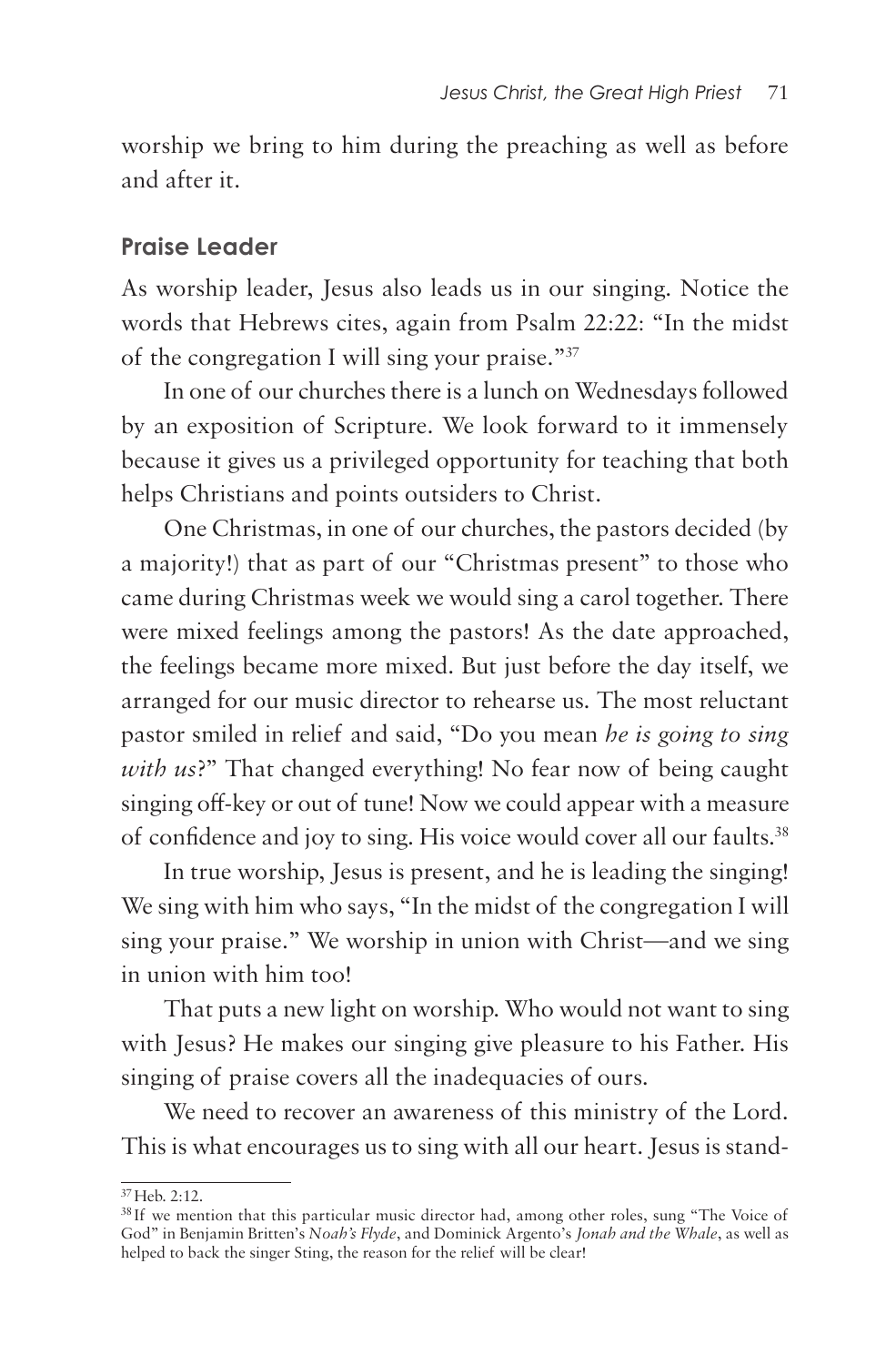ing among his people saying: "Father, I'm in the congregation. I'm leading the praises of your people. Listen to them singing with me. Don't you love to hear them?"

Think of this every time the service of worship begins in your church.

A graduation memory comes to mind.

One of our children studied at a collegiate university that still used only Latin throughout the graduation ceremony. One by one the various heads of the colleges led forward its graduands (wearing their undergraduate gowns) to be presented to the presiding officer. As this was done the president of the college would representatively take one of the students by the hand and introduce all his students for graduation: "Here I am and the children of my college whom I present to you in confidence for graduation." The students were then led out, still wearing their undergraduate gowns, only later to reappear wearing their graduate gowns.

Isn't that a picture of the ongoing ministry of the Lord Jesus? As we assemble together for worship, he comes by his Spirit to be the worship leader, the liturgist. He takes us by the hand and leads us into his Father's presence. We are only undergraduates in his school, but he presents us, saying, "Father, here I am, and the children you have given me! I present them to you in the confidence that you will accept their worship and bless them!"

One day we will be led into the Father's presence by Jesus. On that day we will wear graduate gowns of glory! But each Sunday, and on every other occasion we worship, we already enjoy a foretaste of it.

This is why, later in Hebrews, the author makes a staggering comparison between Old Testament worship, the prototype of which was the assembly at Sinai, and New Testament worship:

For you have not come to what may be touched, a blazing fire and darkness and gloom and a tempest and the sound of a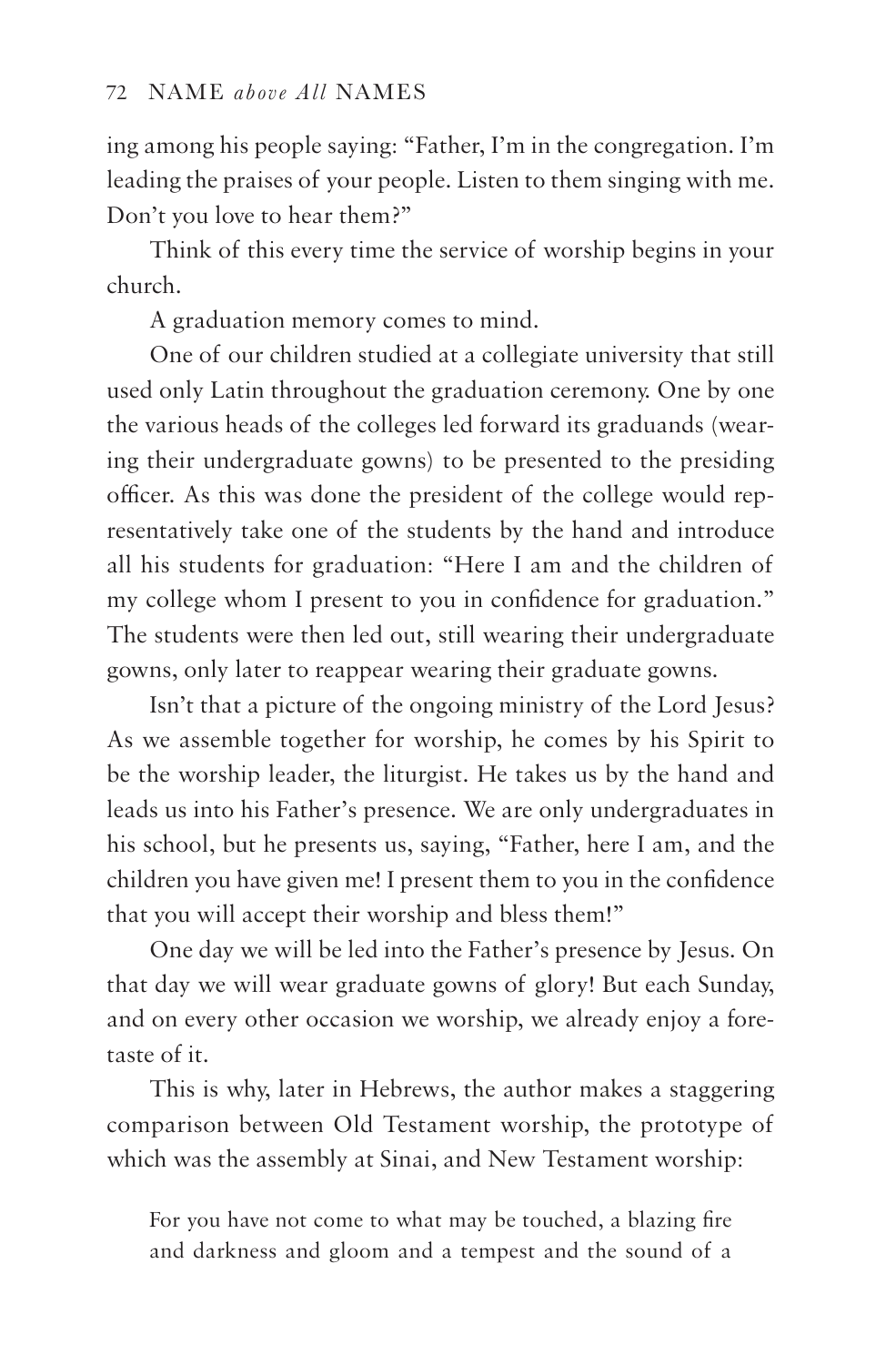trumpet and a voice whose words made the hearers beg that no further messages be spoken to them. For they could not endure the order that was given, "If even a beast touches the mountain, it shall be stoned." Indeed, so terrifying was the sight that Moses said, "I tremble with fear." But you have come to Mount Zion and to the city of the living God, the heavenly Jerusalem, and to innumerable angels in festal gathering, and to the assembly of the firstborn who are enrolled in heaven, and to God, the judge of all, and to the spirits of the righteous made perfect, and to Jesus, the mediator of a new covenant, and to the sprinkled blood that speaks a better word than the blood of Abel.39

This is what happens when we go to church! The risen Jesus describes this exquisitely when he says to the church in Laodicea:

Behold, I stand at the door and knock. If anyone hears my voice and opens the door, I will come in to him and eat with him, and he with me.40

Although these words have often been read as an evangelistic text, Jesus is actually addressing a church gathered for worship. He is talking about coming to their church, perhaps even about his presence at their Communion service.

When the Lord comes to us in this way, we are caught up into his presence and we praise him. We become conscious of his glory as his Word is ministered to us, and we begin to understand that he is not only the preacher of the Word and the leader of our praises; he is also, and supremely, the shepherd of our souls. Because he has suffered in our flesh and blood and been tempted and overcome, we know he is a priest who understands our weakness. Because he is with us, we can go to him. We know he is able to save to the uttermost everyone—anyone—who comes to God through him. And

<sup>39</sup>Heb. 12:18–24.

 $40 \text{ReV}$  3:20.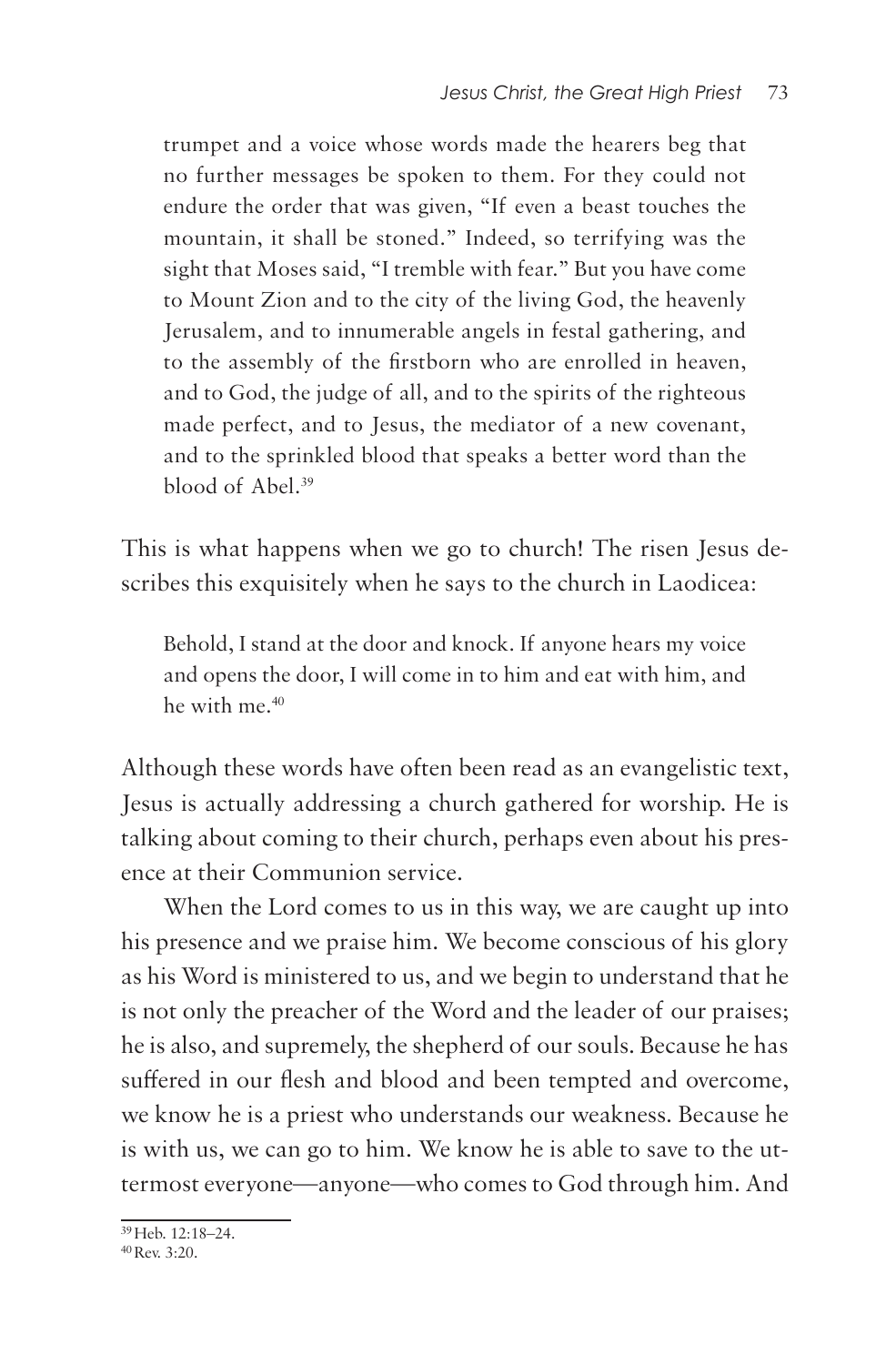we know he wants to, because he calls us his children: "Here am I and the children you have given me."<sup>41</sup>

What are you suffering? How are you being tested? Perhaps you feel nobody knows what you are going through, nobody could possibly understand, nobody has been where you are. You might be a young person who feels your parents and brothers and sisters don't understand you, and so you say, "Jesus would never understand me. My parents, my brothers and sisters—they don't understand me. Nobody does! And nobody cares! "

But Jesus' parents didn't understand him. His brothers and sisters and friends—none of them understood him. "People are against me," you say. People were against him. "Nobody understands me." Nobody understood him.

Someone reading these pages may agree with all this—but still say, "Yes, but my pain is different." Perhaps it is the unspeakable pain of having been abused, molested, and possibly even raped. But think about Jesus' priestly ministry. As he became the sacrifice for our sins, he also tasted (yes—he could taste it) the spittle, the blood, and the sweat, and could feel (yes—feel) the lacerations on his back, the physical abuse. He knows what it is like to be molested, stripped, beaten, and then exposed and humiliated in public. He became "a man of sorrows and acquainted with grief."42

"Ah, but he was sinless!" you may say. "That made it different for him."

Yes, that made it different. That made the shame, the humiliation, all the more intense and distasteful for him. That's the reason he is able to help you and pastor you. He has felt your weakness and shame in every atom of his being. But he remained absolutely faithful to God. And so he is able to take you by the hand and introduce you—in all your sense of shame—to the heavenly Father.

There is even more to our Lord's ongoing ministry than this.

41Heb. 2:13.

 $42$  Isa. 53.3.